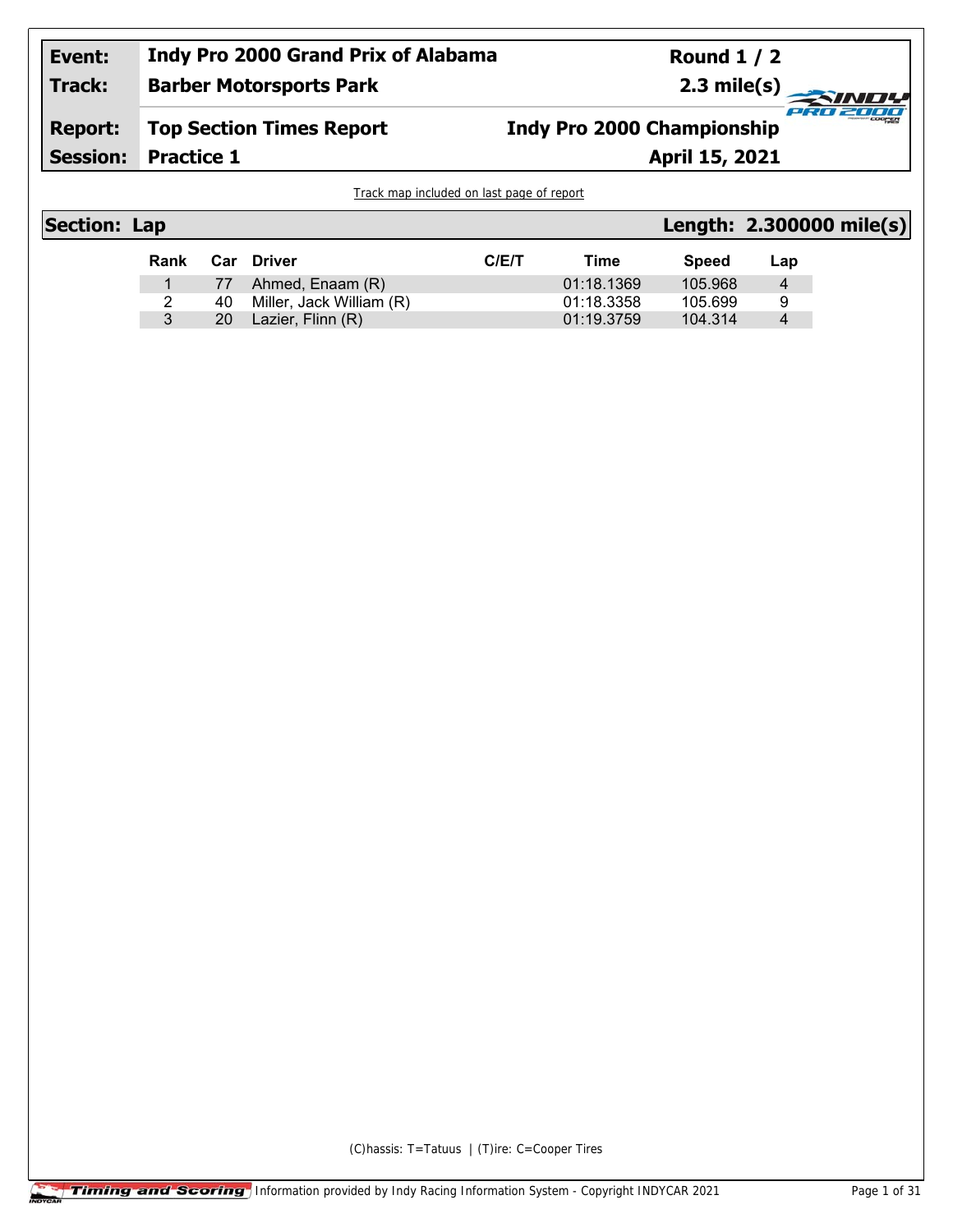**Barber Motorsports Park**

**Round 1 / 2 2.3 mile(s)**

## **Report: Top Section Times Report**

**Indy Pro 2000 Championship**

**Session:**

**Practice 1 April 15, 2021** 

**Track:**

# **Section: SF to I1 Length: 0.084470 mile(s)**

cian.

-7777

| Rank |     | Car Driver               | C/ET | Time       | <b>Speed</b> | Lap |
|------|-----|--------------------------|------|------------|--------------|-----|
|      | 40  | Miller, Jack William (R) |      | 00:02.3042 | 131.972      | 9   |
|      |     | 77 Ahmed, Enaam (R)      |      | 00:02.3114 | 131.561      | 4   |
|      | 20. | Lazier, Flinn (R)        |      | 00:02.3338 | 130.299      | 5   |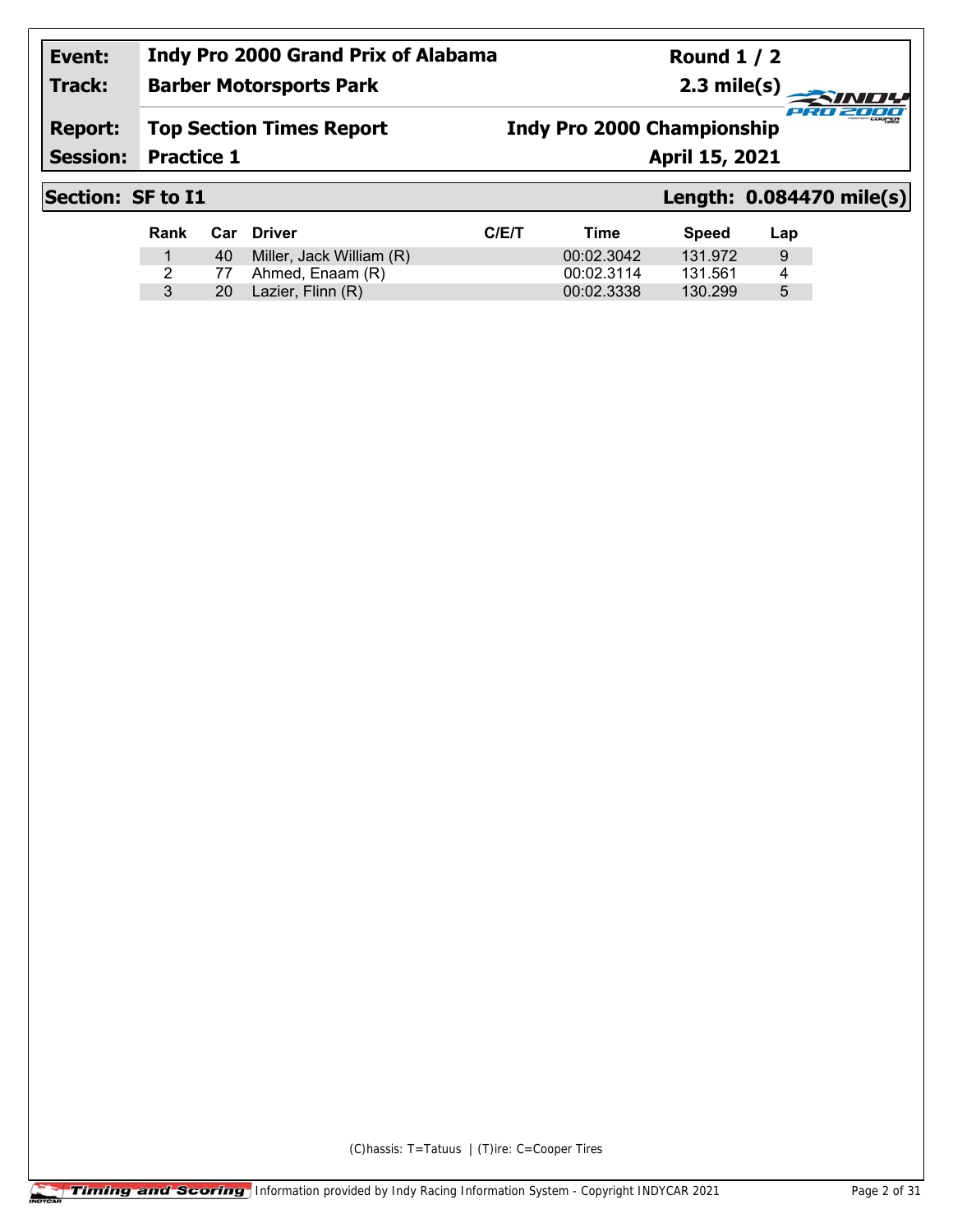#### **Event: Track: Indy Pro 2000 Grand Prix of Alabama Barber Motorsports Park**

**Round 1 / 2 2.3 mile(s)**

### **Report: Top Section Times Report**

**Indy Pro 2000 Championship**

**Session:**

**Practice 1 April 15, 2021** 

## **Section: I1 to I2 Length: 0.288258 mile(s)**

cian.

27777

| Rank |      | Car Driver               | C/ET | Time       | Speed  | Lap |
|------|------|--------------------------|------|------------|--------|-----|
|      |      | 77 Ahmed, Enaam (R)      |      | 00:10.6867 | 97.105 | 3   |
|      | 40.  | Miller, Jack William (R) |      | 00:10.7283 | 96.728 | 9   |
|      | 20 l | Lazier, Flinn (R)        |      | 00:10.9743 | 94.560 | 10  |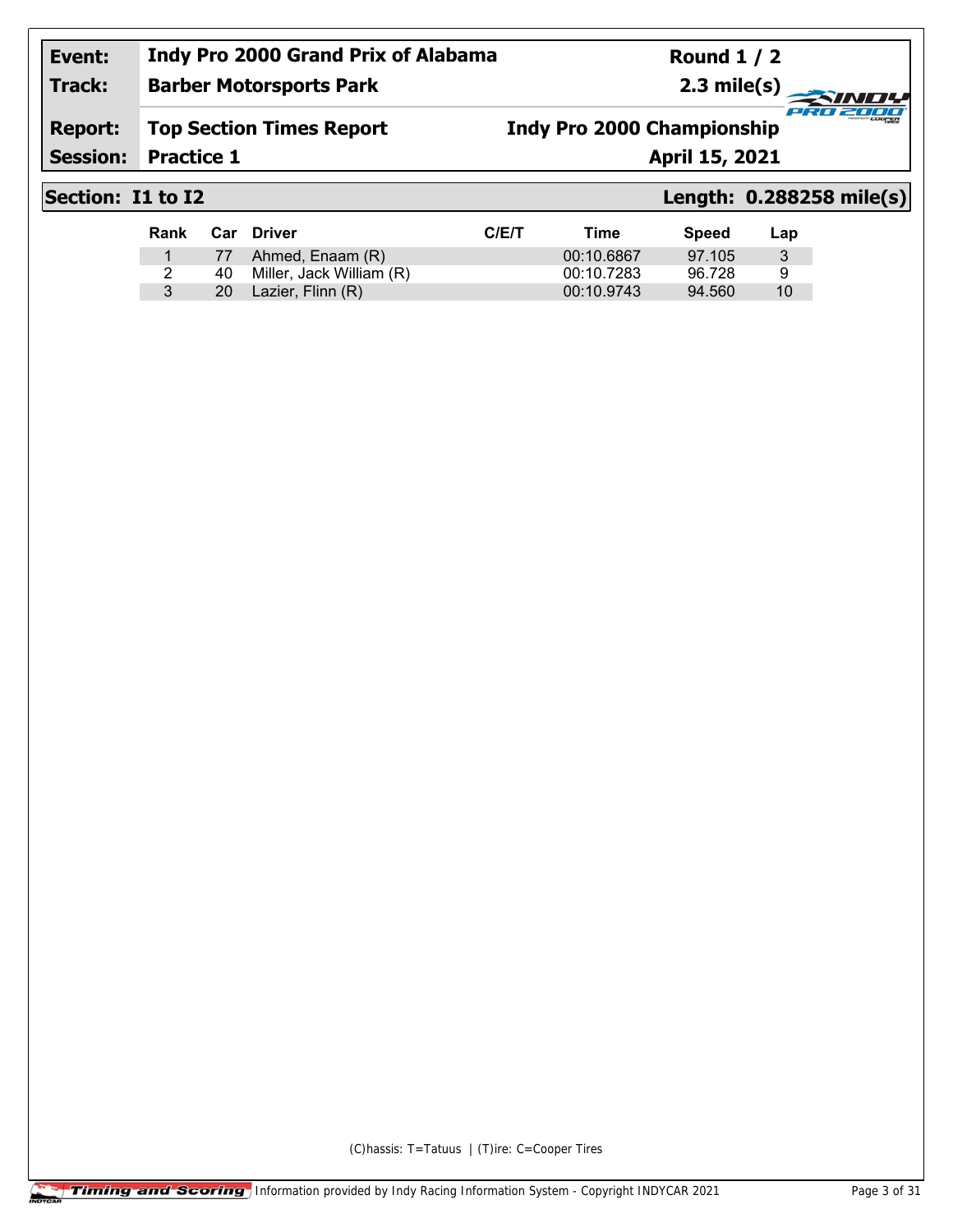**Barber Motorsports Park**

**Round 1 / 2 2.3 mile(s)**

## **Report: Top Section Times Report**

**Indy Pro 2000 Championship**

**Session:**

**Practice 1 April 15, 2021** 

**Track:**

# **Section: I2 to I3 Length: 0.377841 mile(s)**

cian.

27777

| Rank |     | <b>Car Driver</b>        | C/E/T | Time       | <b>Speed</b> | Lap |
|------|-----|--------------------------|-------|------------|--------------|-----|
|      |     | 77 Ahmed, Enaam (R)      |       | 00:13.9850 | 97.263       | 4   |
|      | 40. | Miller, Jack William (R) |       | 00:14.0423 | 96.866       | 10  |
|      | 20  | Lazier, Flinn (R)        |       | 00:14.1416 | 96.186       | 12  |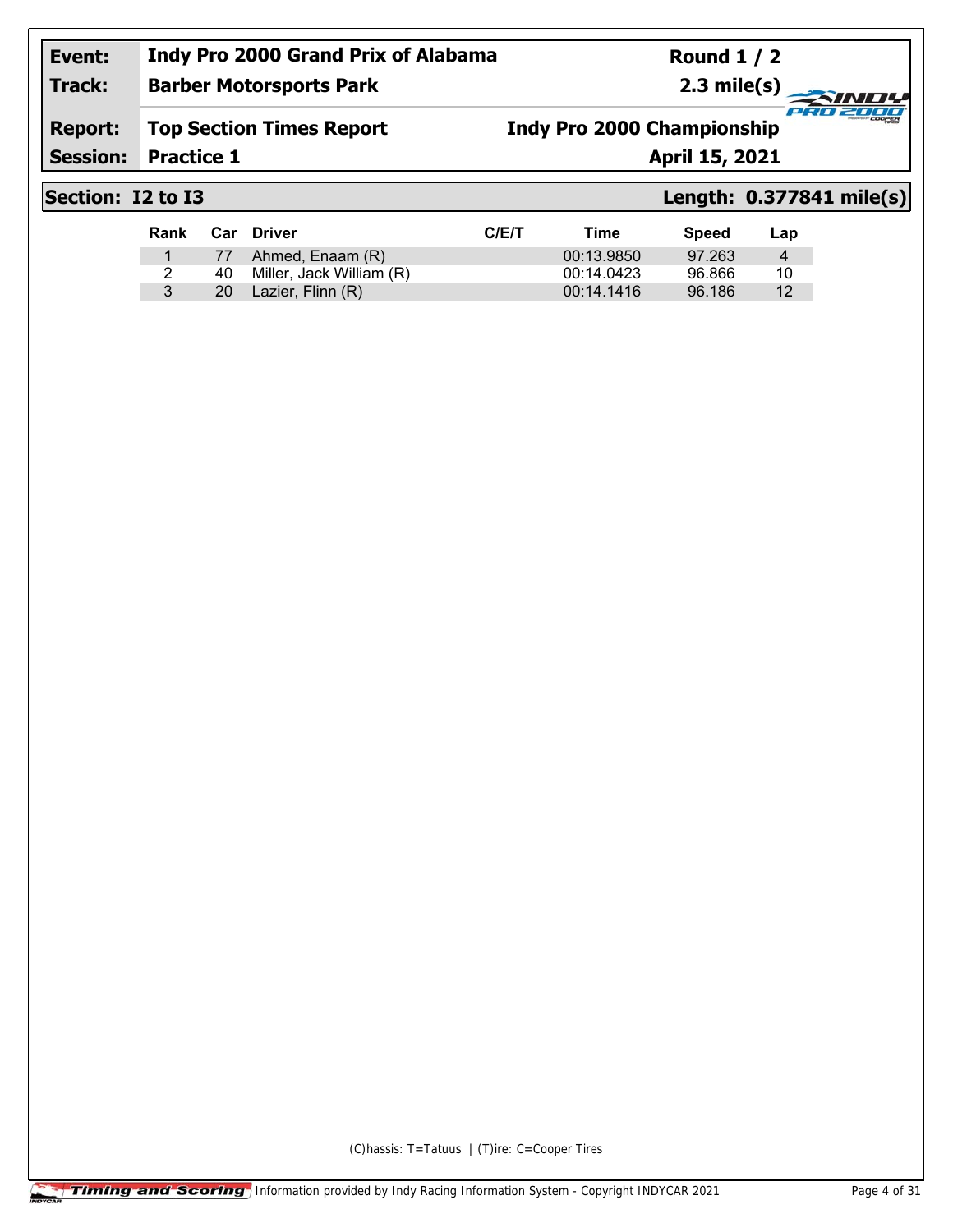**Round 1 / 2 2.3 mile(s)**

## **Track: Barber Motorsports Park**

**Report: Top Section Times Report** **Indy Pro 2000 Championship**

**Session:**

**Practice 1 April 15, 2021** 

## **Section: I3 to I4 Length: 0.288258 mile(s)**

cian.

27777

| Rank | Car  | Driver                   | C/ET | Time       | <b>Speed</b> | Lap |
|------|------|--------------------------|------|------------|--------------|-----|
|      |      | 77 Ahmed, Enaam (R)      |      | 00:09.0742 | 114.360      | 3   |
|      | 40.  | Miller, Jack William (R) |      | 00:09.1034 | 113.993      |     |
|      | 20 - | Lazier, Flinn (R)        |      | 00:09.2629 | 112.030      | 5   |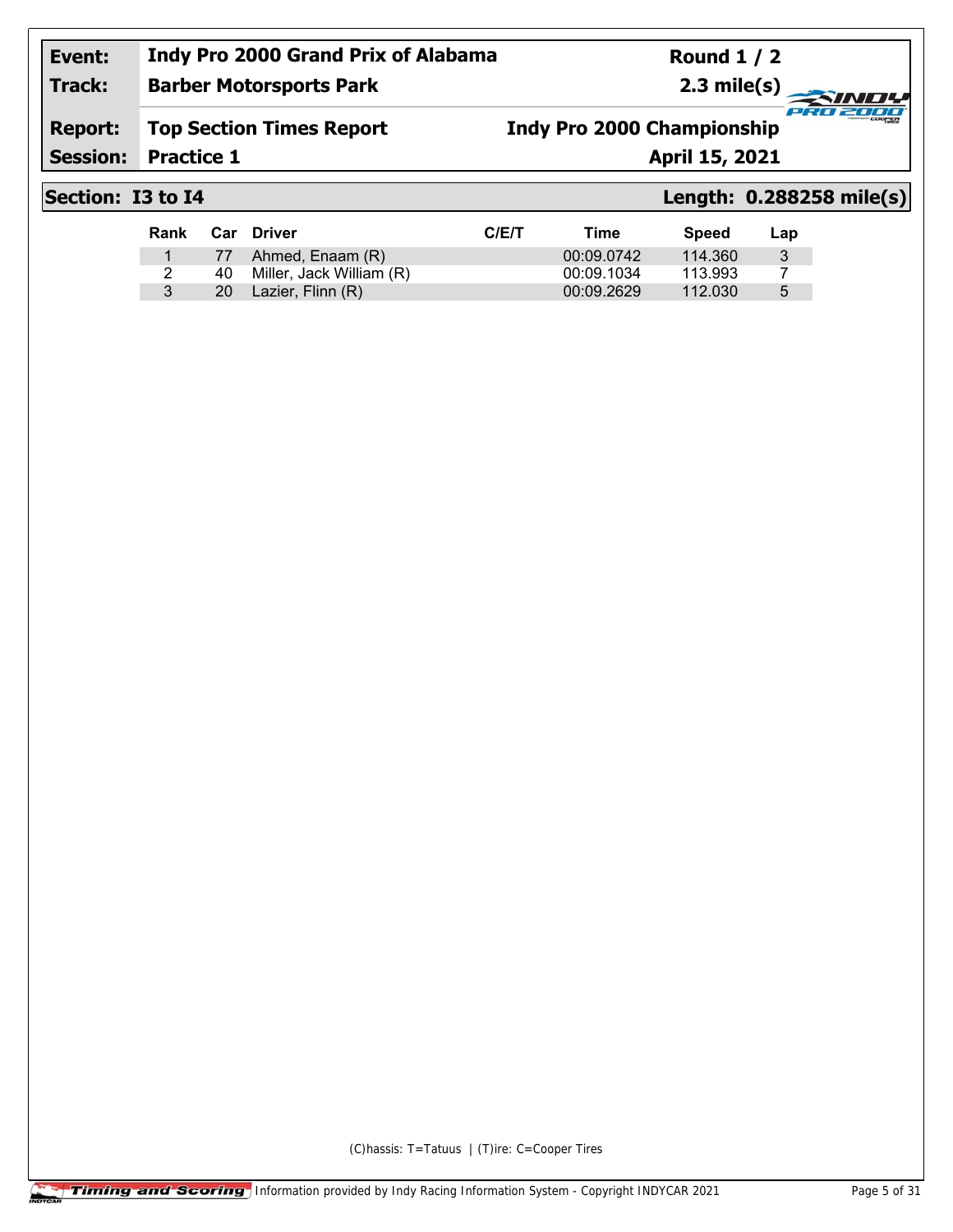#### **Indy Pro 2000 Grand Prix of Alabama Round 1 / 2 Event: Track: Barber Motorsports Park 2.3 mile(s)** PRO 2000 **Report: Top Section Times Report Indy Pro 2000 ChampionshipSession: Practice 1 April 15, 2021**

Rank Car Driver **CIEL CIEL CONTROL** Time Speed Lap 1 77 Ahmed, Enaam (R) 00:12.6278 94.650 2

3 40 Miller, Jack William (R) 00:12.7486 93.754 10

2 20 Lazier, Flinn (R) 00:12.7431 93.794

## **Section: I4 to I5 Length: 0.332008 mile(s)**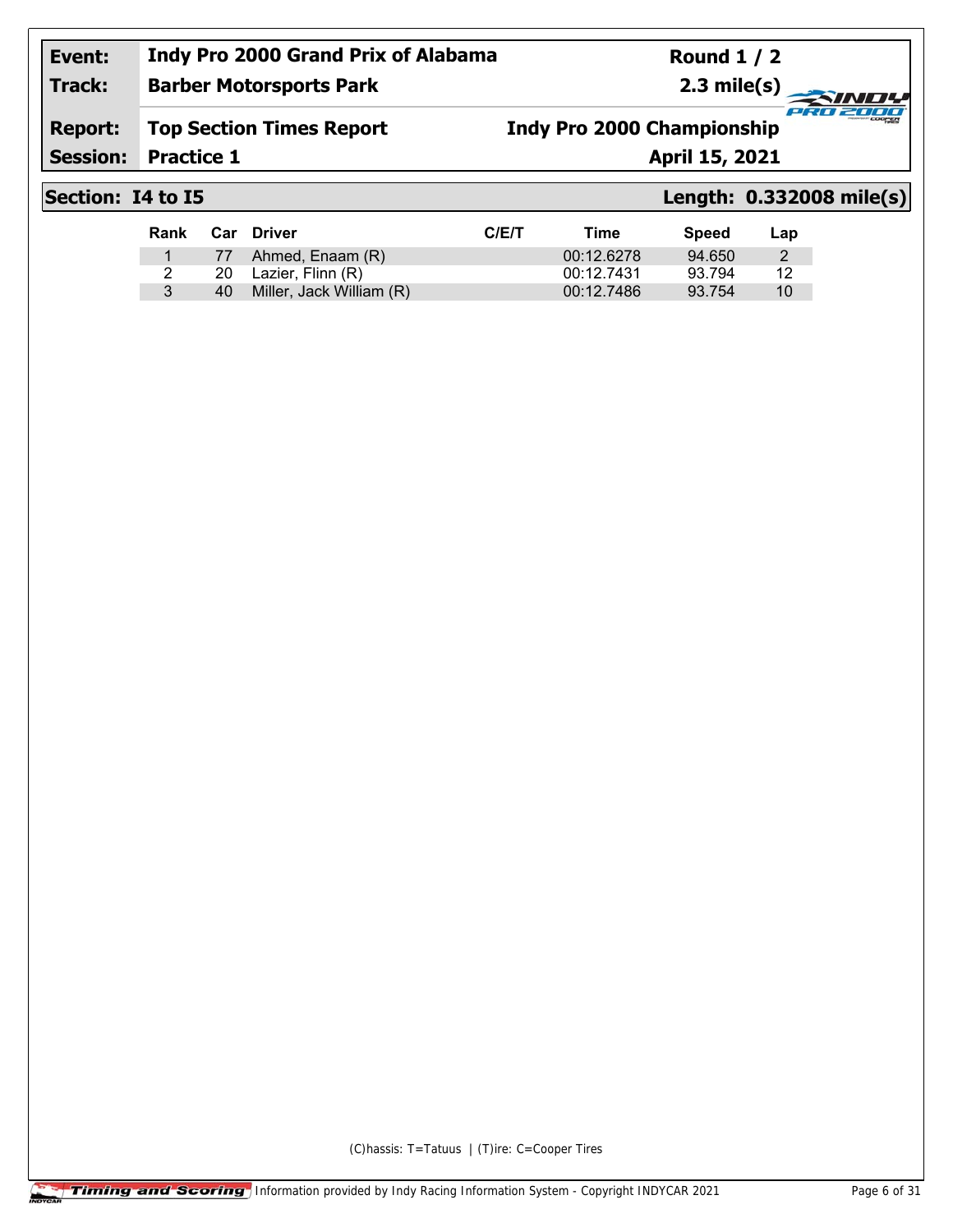**Barber Motorsports Park**

**Round 1 / 2 2.3 mile(s)**

## **Report: Top Section Times Report**

**Indy Pro 2000 Championship**

**Session:**

**Practice 1 April 15, 2021** 

**Track:**

# **Section: I5 to I6 Length: 0.250568 mile(s)**

cian.

2000

| Rank |    | Car Driver               | C/ET | Time       | Speed   | Lap |
|------|----|--------------------------|------|------------|---------|-----|
|      | 40 | Miller, Jack William (R) |      | 00:06.8479 | 131.726 | 3   |
|      | 20 | Lazier, Flinn (R)        |      | 00:06.8897 | 130.927 | 12  |
|      | 77 | Ahmed, Enaam (R)         |      | 00:06.9006 | 130.720 |     |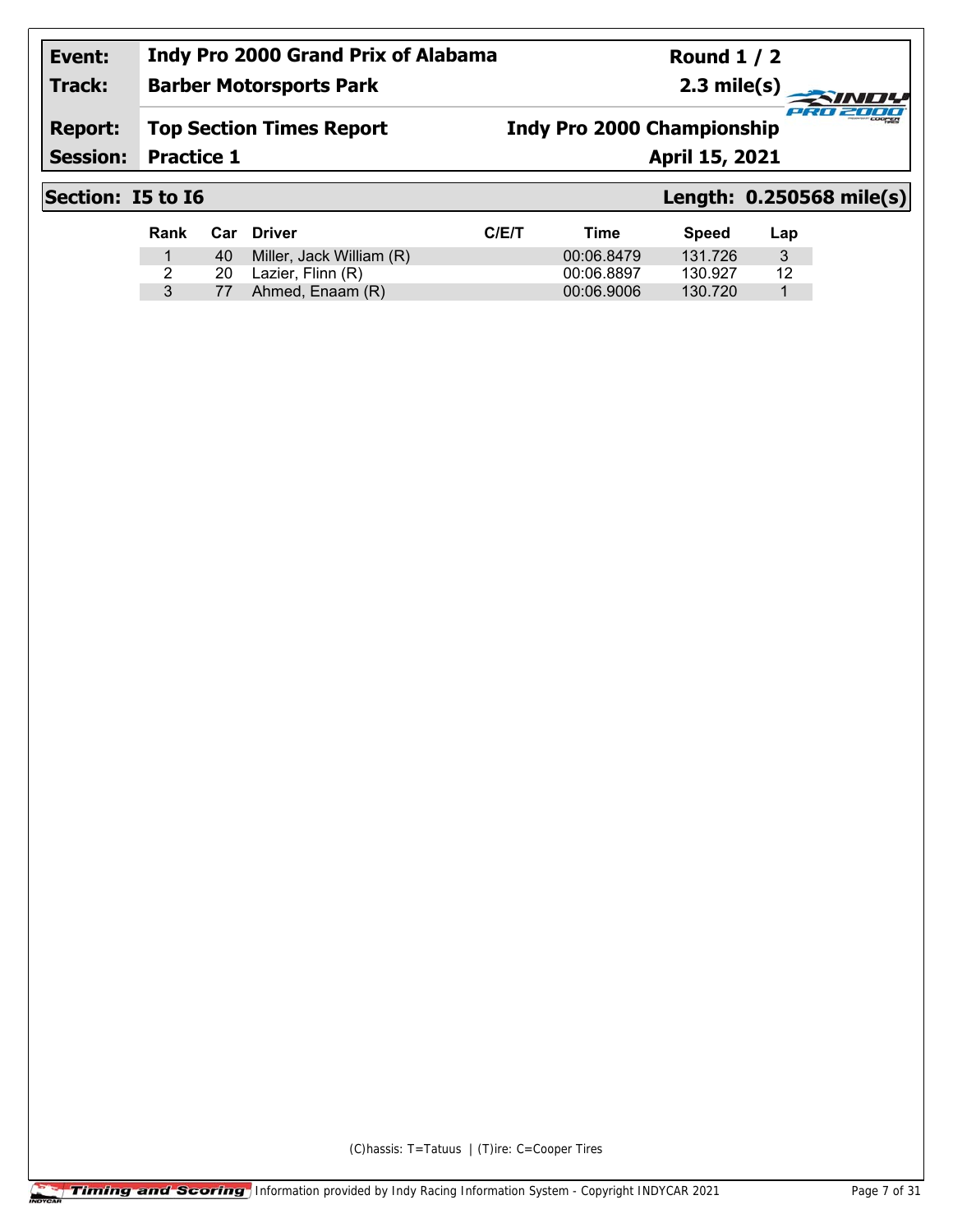**Barber Motorsports Park**

**Round 1 / 2 2.3 mile(s)**

## **Report: Top Section Times Report**

**Indy Pro 2000 Championship**

**Session:**

**Practice 1 April 15, 2021** 

**Track:**

# **Section: I6 to I7 Length: 0.198864 mile(s)**

cian.

27777

| Rank |     | Car Driver               | C/ET | Time       | Speed   | Lap |
|------|-----|--------------------------|------|------------|---------|-----|
|      | 40. | Miller, Jack William (R) |      | 00:06.1077 | 117.214 | 9   |
|      |     | 77 Ahmed, Enaam (R)      |      | 00:06.2127 | 115.233 | 4   |
|      | 20  | Lazier, Flinn (R)        |      | 00:06.2848 | 113.911 | 9   |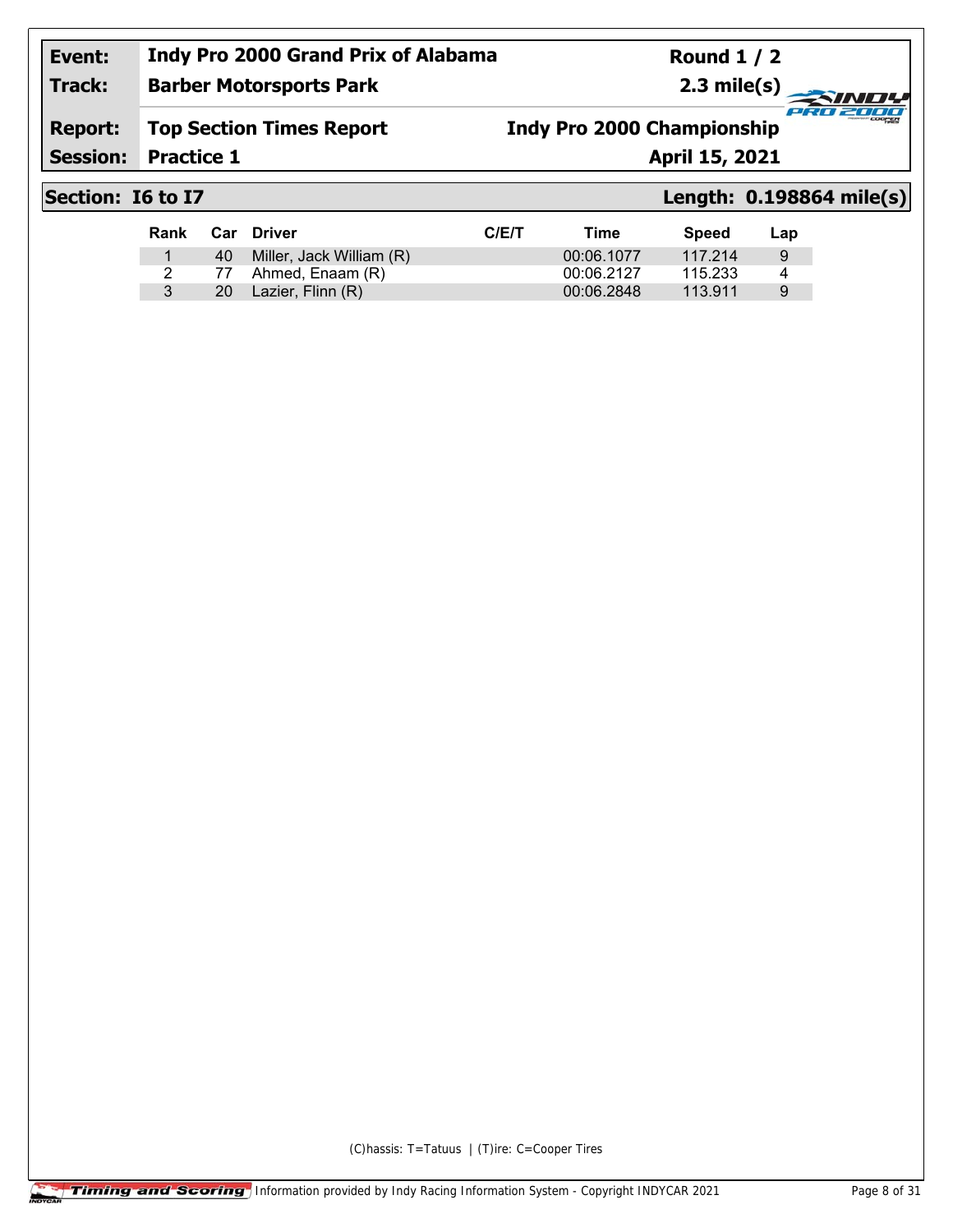**Round 1 / 2 2.3 mile(s)**

### **Track: Barber Motorsports Park**

**Report: Top Section Times Report** **Indy Pro 2000 Championship**

**Session:**

**Practice 1 April 15, 2021** 

# **Section: I7 to I8 Length: 0.167235 mile(s)**

cian.

2000

| Rank | Car Driver                  | C/ET | Time       | <b>Speed</b> | Lap |
|------|-----------------------------|------|------------|--------------|-----|
|      | 40 Miller, Jack William (R) |      | 00:05.9267 | 101.582      | 8   |
|      | 77 Ahmed, Enaam (R)         |      | 00:05.9664 | 100.906      | 3   |
|      | 20 Lazier, Flinn (R)        |      | 00:06.0489 | 99.530       | 4   |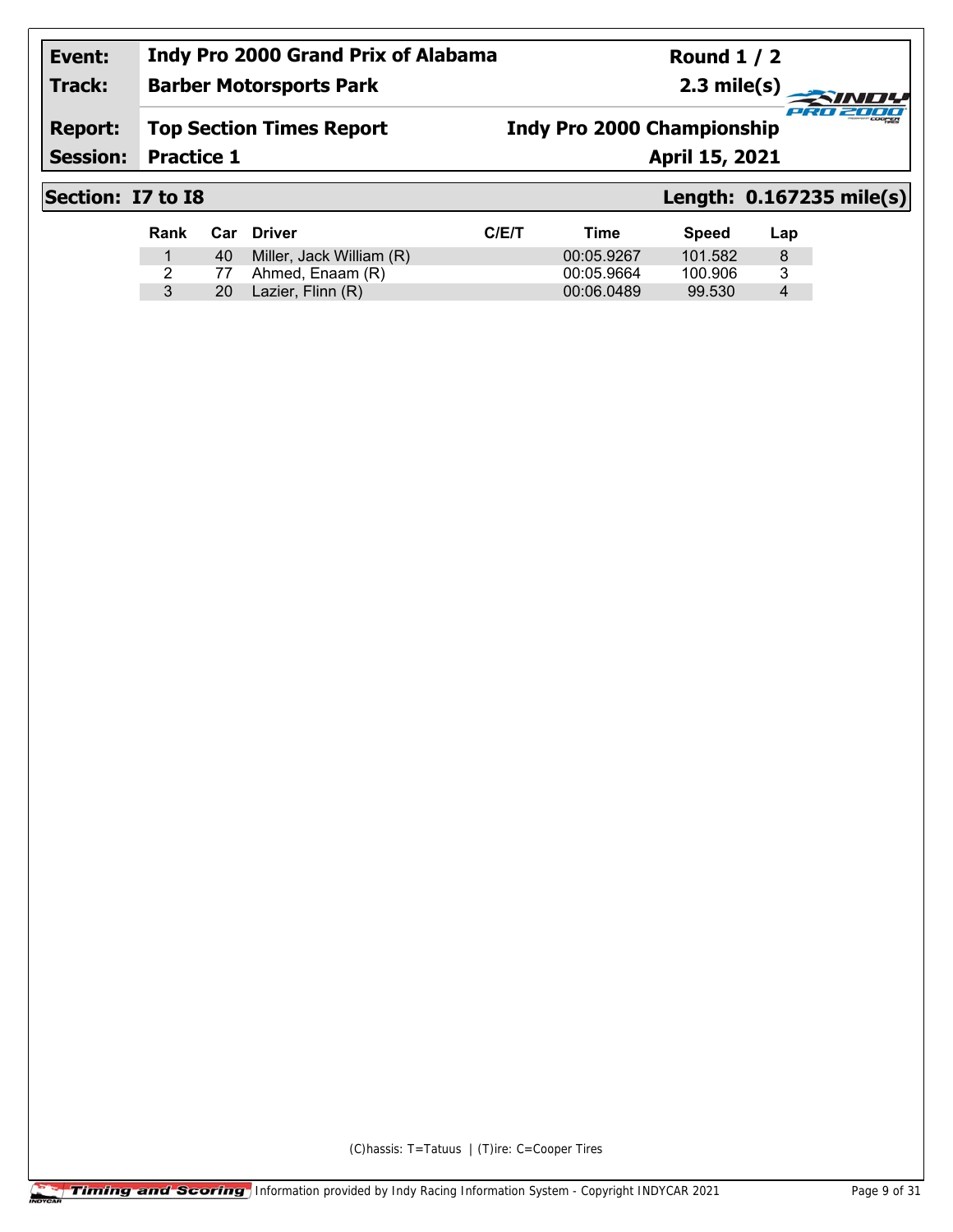**Barber Motorsports Park**

**Round 1 / 2 2.3 mile(s)**

### **Report: Top Section Times Report**

**Indy Pro 2000 Championship**

**Session:**

**Practice 1 April 15, 2021** 

**Track:**

## **Section: I8 to SF Length: 0.295833 mile(s)**

cian.

-7777

| Rank |      | Car Driver               | C/ET | Time       | Speed   | Lap |
|------|------|--------------------------|------|------------|---------|-----|
|      |      | 77 Ahmed, Enaam (R)      |      | 00:10.1932 | 104.481 | 4   |
|      | 40.  | Miller, Jack William (R) |      | 00:10.2593 | 103.808 | g   |
|      | 20 - | Lazier, Flinn (R)        |      | 00:10.2881 | 103.518 |     |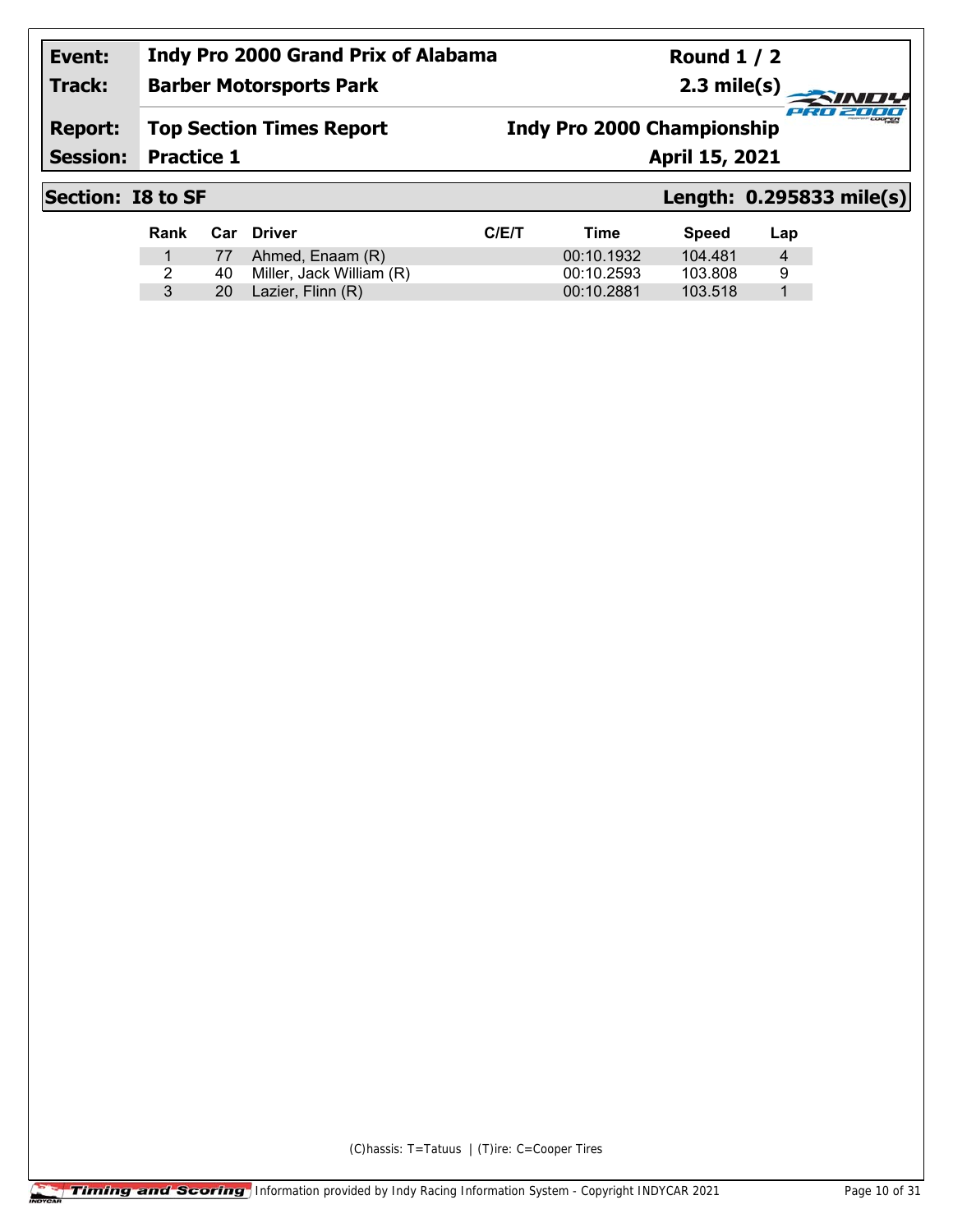**Track: Barber Motorsports Park** **Round 1 / 2 2.3 mile(s)**

**Report: Top Section Times Report**

**Indy Pro 2000 Championship**

**Session:**

**Practice 1 April 15, 2021** 

# **Section: SF to SFT Length: 0.025379 mile(s)**

cian.

-7777

| Rank |     | Car Driver                  | C/ET | Time       | <b>Speed</b> | Lap |
|------|-----|-----------------------------|------|------------|--------------|-----|
|      |     | 40 Miller, Jack William (R) |      | 00:00.7102 | 128.645      | 9   |
|      | 77  | Ahmed, Enaam (R)            |      | 00:00.7117 | 128.374      | 4   |
| 3    |     | 77 Ahmed, Enaam (R)         |      | 00:00.7117 | 128.374      | -3  |
| 4    | 20. | Lazier, Flinn (R)           |      | 00:00.7149 | 127.799      | 2   |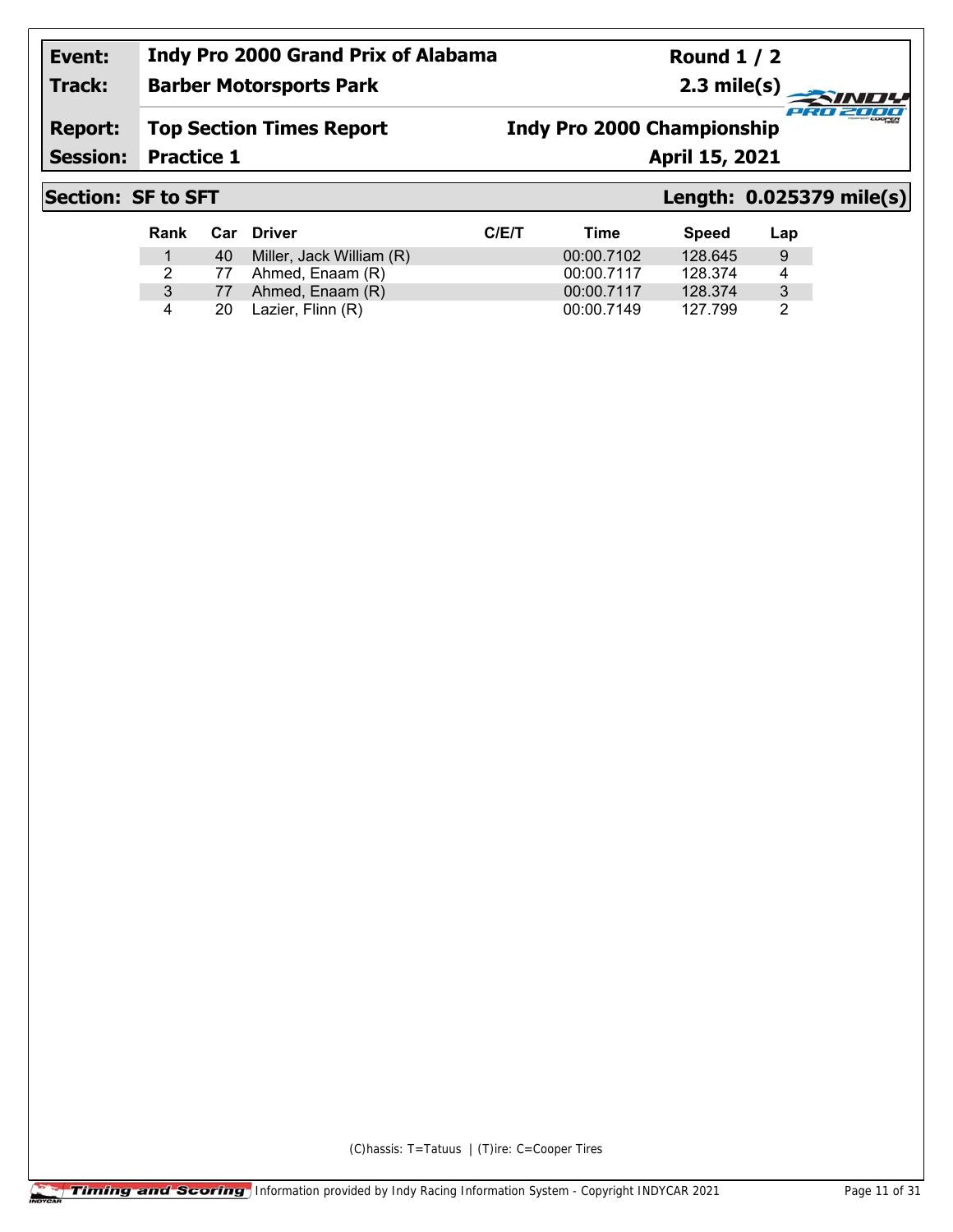**Round 1 / 2 2.3 mile(s)**

### **Track: Barber Motorsports Park**

**Report: Top Section Times Report** **Indy Pro 2000 Championship**

**Session:**

**Practice 1 April 15, 2021** 

# **Section: I6T to I6 Length: 0.022917 mile(s)**

cian.

2000

| Rank |      | <b>Car Driver</b>           | C/ET | Time       | <b>Speed</b> | Lap |
|------|------|-----------------------------|------|------------|--------------|-----|
|      |      | 40 Miller, Jack William (R) |      | 00:00.5916 | 139.452      | 3   |
|      | 77   | Ahmed, Enaam (R)            |      | 00:00.5952 | 138.609      | 3   |
|      | 20 - | Lazier, Flinn (R)           |      | 00:00.5993 | 137.661      |     |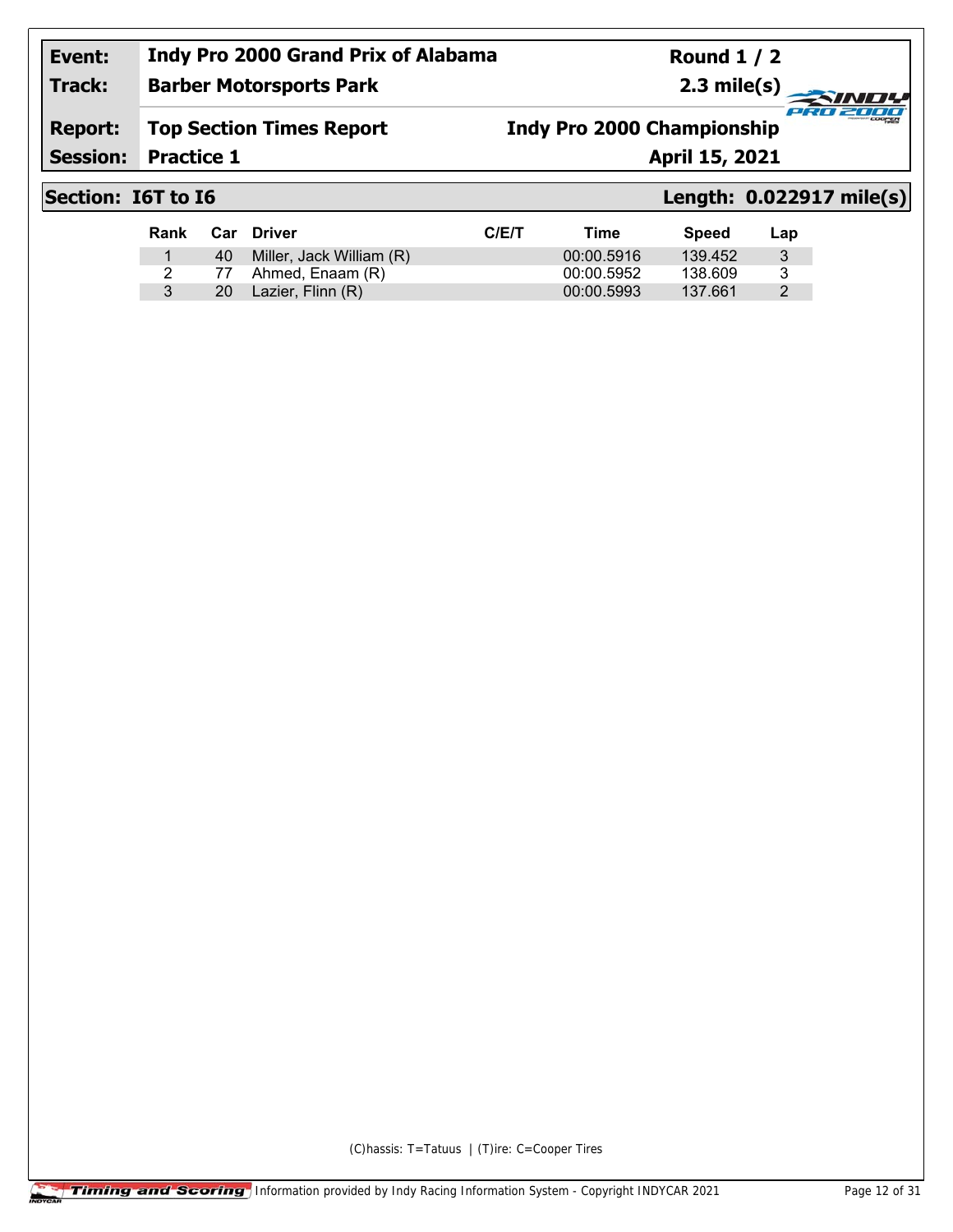## **Event: Indy Pro 2000 Grand Prix of Alabama Barber Motorsports Park**

**Round 1 / 2 2.3 mile(s)**

#### **Report: Top Section Times Report**

**Indy Pro 2000 Championship**

**Session:**

**Practice 1 April 15, 2021** 

**Track:**

## **Section: PI to SFP Length: 0.158333 mile(s)**

cian.

2000

| Rank |    | Car Driver                  | C/ET | Time       | Speed  | Lap |
|------|----|-----------------------------|------|------------|--------|-----|
|      |    | 40 Miller, Jack William (R) |      | 00:49.1980 | 11.586 |     |
|      |    | 20 Lazier, Flinn (R)        |      | 01:40.4031 | 5.677  | 11  |
|      | 77 | Ahmed, Enaam (R)            |      | 03:29.2288 | 2.724  | 5   |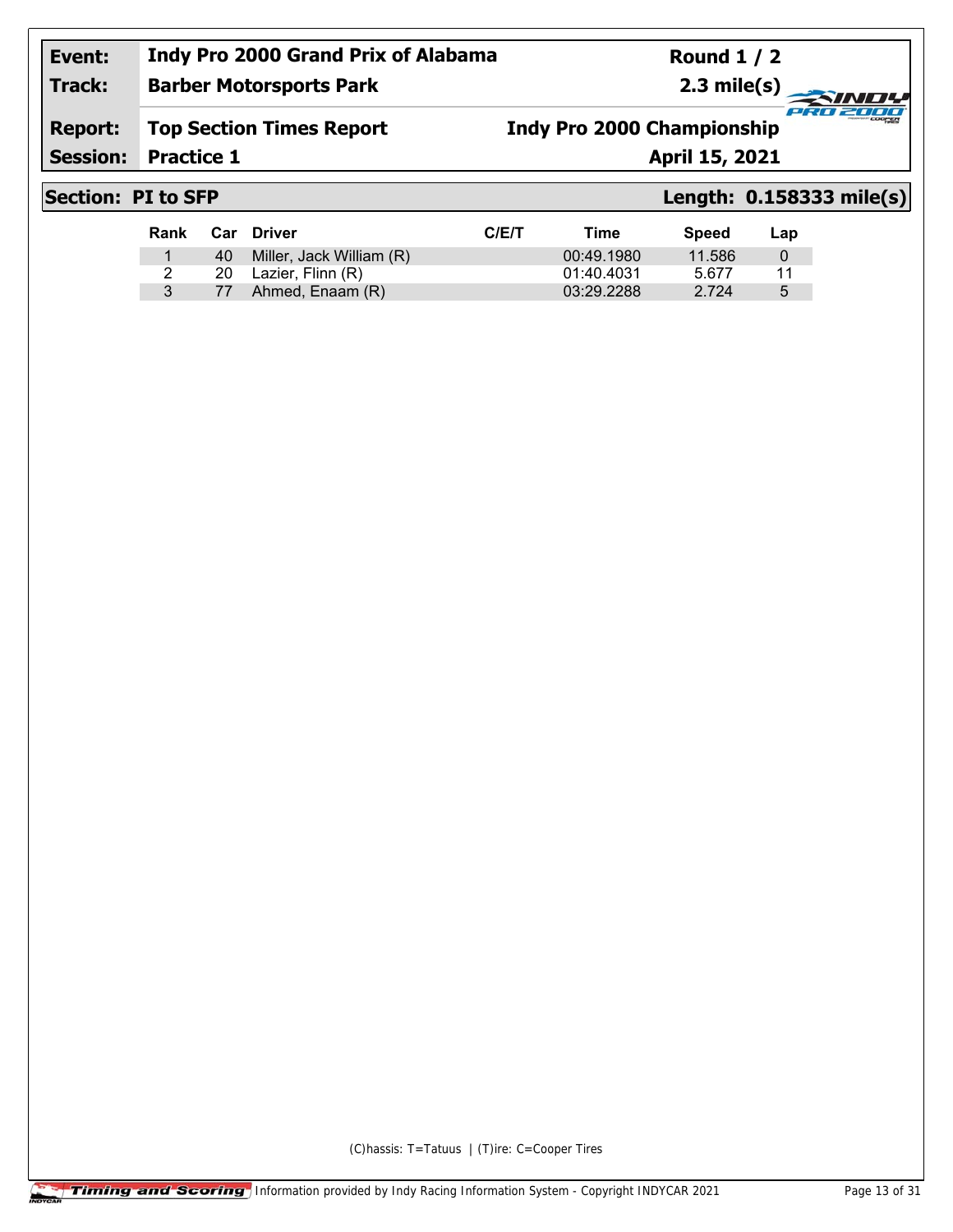**Barber Motorsports Park**

**Round 1 / 2 2.3 mile(s)**

## **Report: Top Section Times Report**

**Indy Pro 2000 Championship**

**Session:**

**Practice 1 April 15, 2021** 

**Track:**

## **Section: SFP to PO Length: 0.084470 mile(s)**

cian.

2000

| Rank |    | <b>Car Driver</b>        | C/E/T | Time       | Speed  | Lap      |
|------|----|--------------------------|-------|------------|--------|----------|
|      | 40 | Miller, Jack William (R) |       | 00:08.8804 | 34.243 | -6       |
|      |    | 20 Lazier, Flinn (R)     |       | 00:09.0194 | 33.715 |          |
|      | 77 | Ahmed, Enaam (R)         |       | 00:09.9472 | 30.571 | $\Omega$ |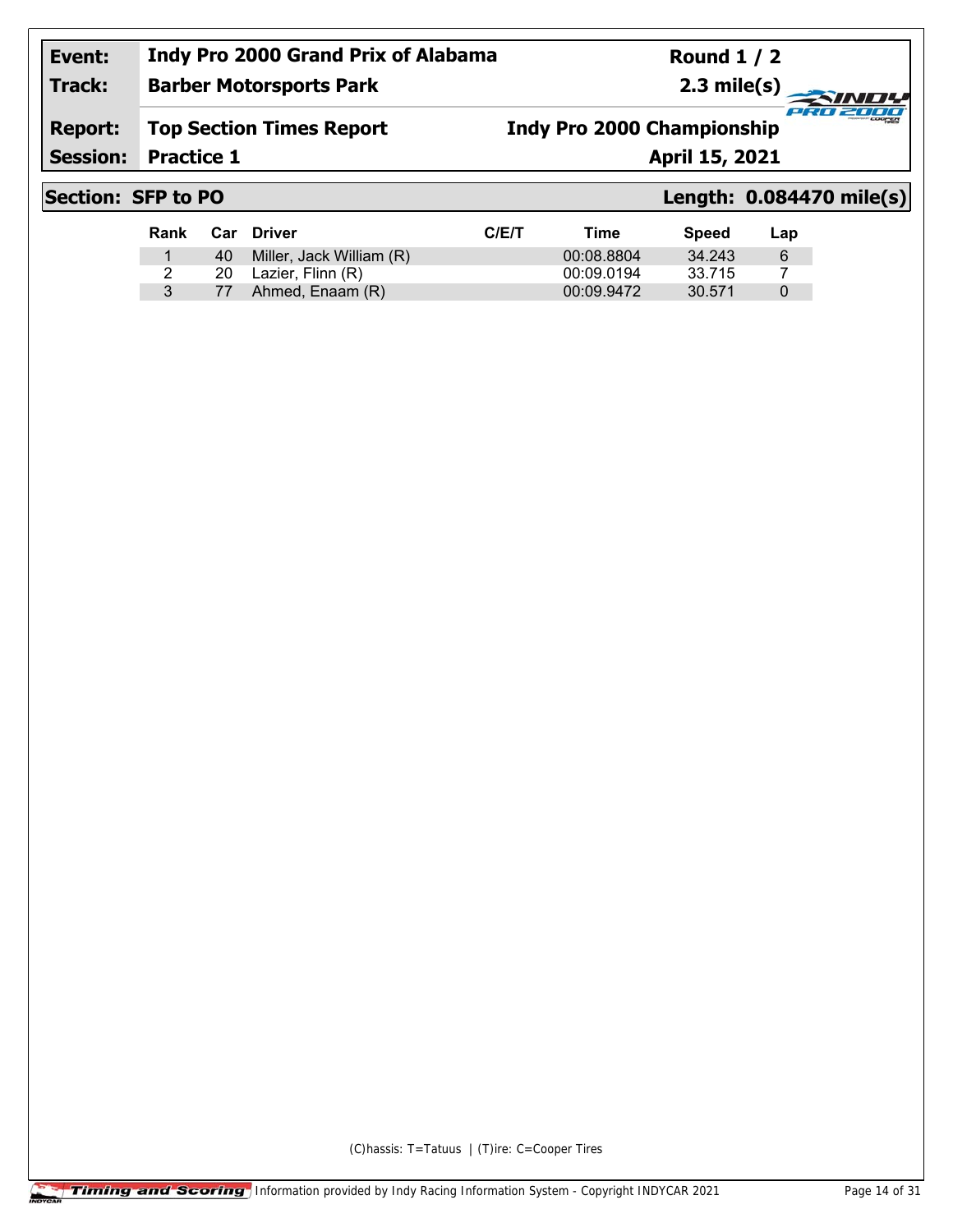## **Event: Indy Pro 2000 Grand Prix of Alabama Barber Motorsports Park**

**Round 1 / 2 2.3 mile(s)**

## **Report: Top Section Times Report**

**Indy Pro 2000 Championship**

**Session:**

**Practice 1 April 15, 2021** 

**Track:**

# **Section: PIC to PI Length: 0.133523 mile(s)**

cian.

2000

| Rank |    | Car Driver               | C/ET | Time       | Speed  | Lap |
|------|----|--------------------------|------|------------|--------|-----|
|      |    | 20 Lazier, Flinn (R)     |      | 00:09.3858 | 51.214 | 13  |
| 2    | 40 | Miller, Jack William (R) |      | 00:09.5142 | 50.523 | 11  |
| 3    | 77 | Ahmed, Enaam (R)         |      | 00:12.7651 | 37.656 | 5   |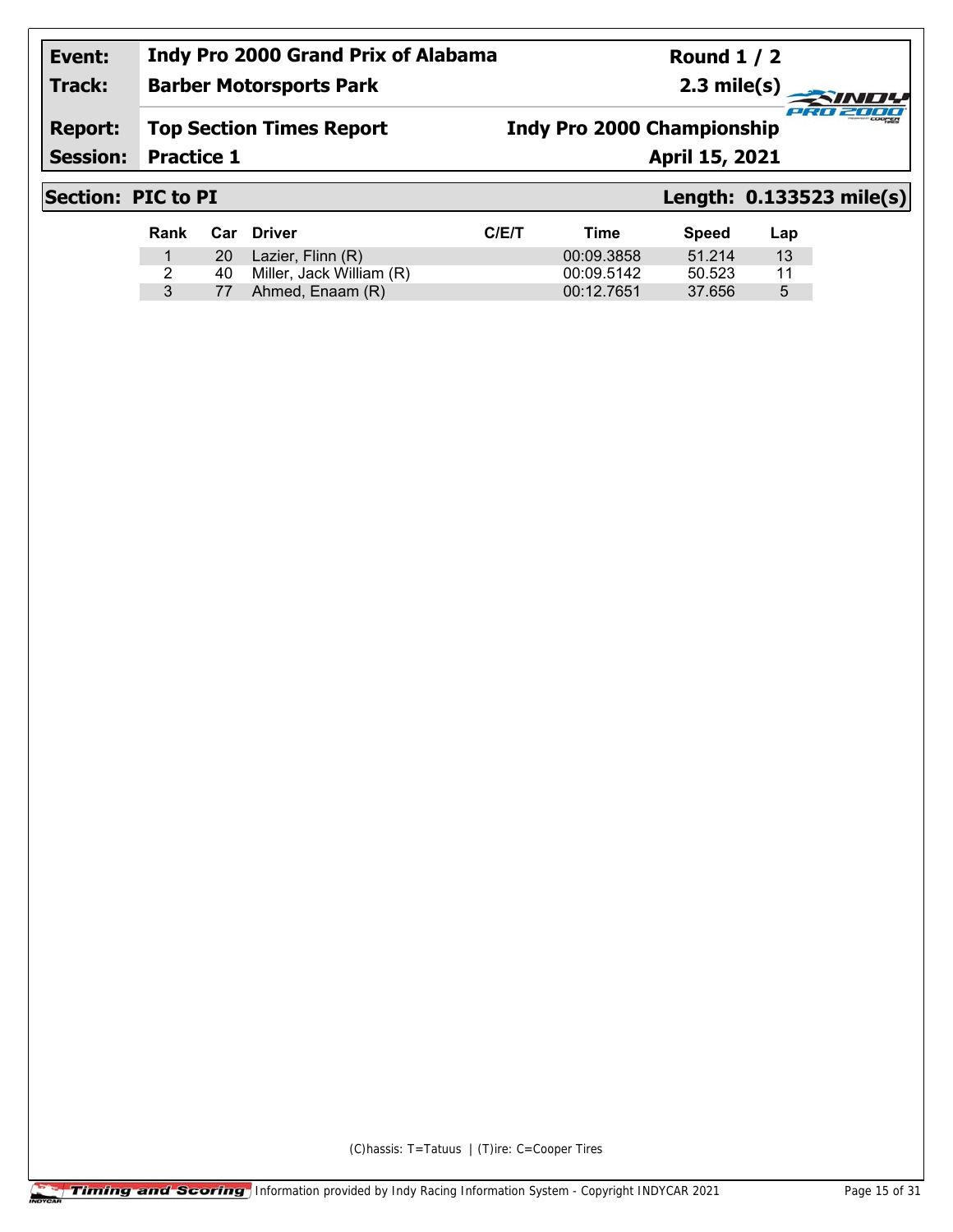**Round 1 / 2 2.3 mile(s)**

## **Track: Barber Motorsports Park**

**Report: Top Section Times Report** **Indy Pro 2000 Championship**

**Session:**

**Practice 1 April 15, 2021** 

## **Section: PI to PO Length: 0.242803 mile(s)**

cian.

27777

| Rank |    | Car Driver               | C/ET | Time       | Speed  | Lap |
|------|----|--------------------------|------|------------|--------|-----|
|      | 40 | Miller, Jack William (R) |      | 00:58.8581 | 14.851 |     |
|      | 20 | Lazier, Flinn (R)        |      | 01:49.4416 | 7.987  | 11  |
|      | 77 | Ahmed, Enaam (R)         |      | 03:41.1591 | 3.952  | 5   |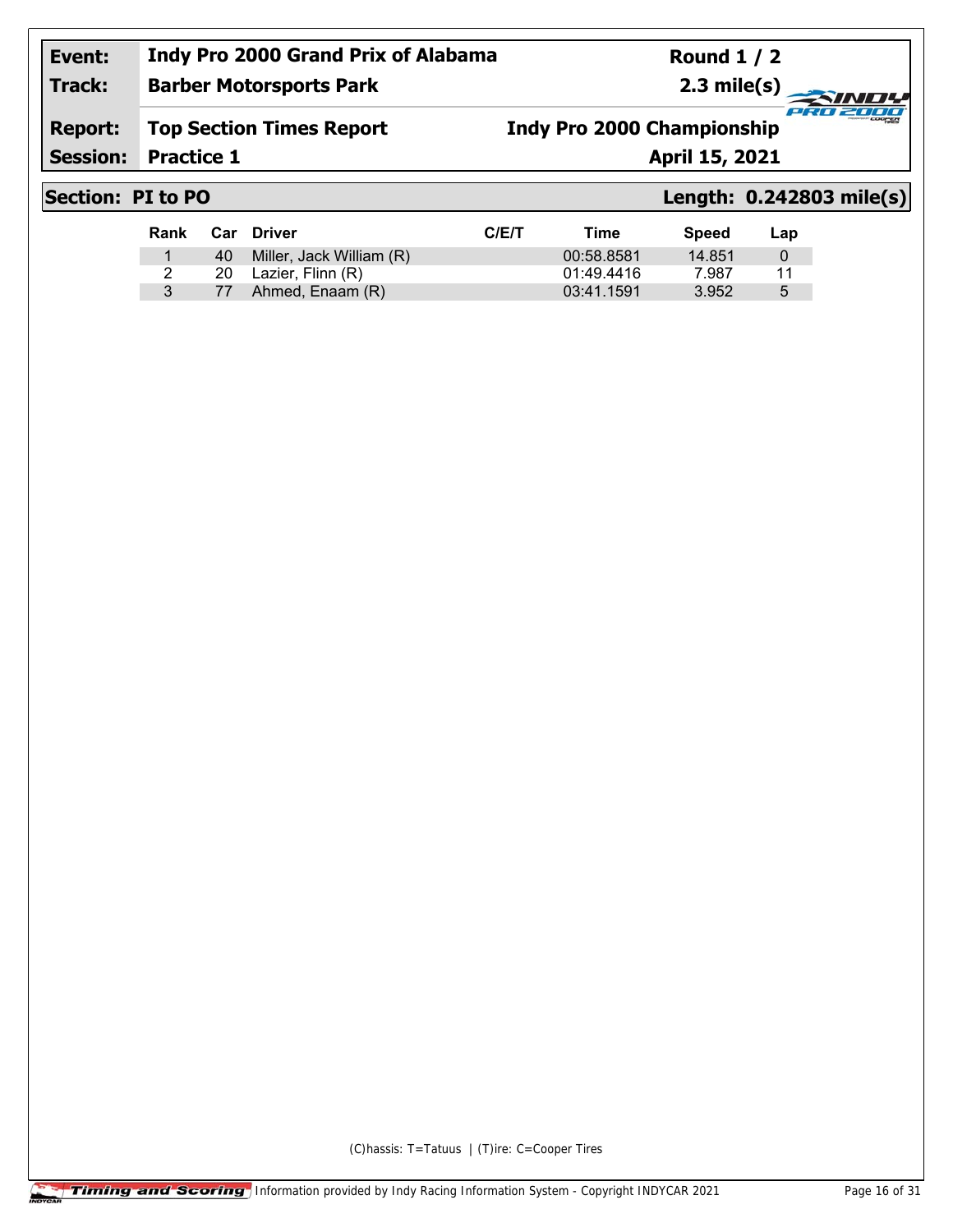**Round 1 / 2 2.3 mile(s)**

### **Track: Barber Motorsports Park**

**Report: Top Section Times Report** **Indy Pro 2000 Championship**

**Session:**

**Practice 1 April 15, 2021** 

## **Section: PO to SF Length: 2.198864 mile(s)**

cian.

27777

| Rank |      | Car Driver               | C/ET | Time       | <b>Speed</b> | Lap      |
|------|------|--------------------------|------|------------|--------------|----------|
|      | 40 l | Miller, Jack William (R) |      | 01:20.1379 | 98.779       | -6       |
|      | 20   | Lazier, Flinn (R)        |      | 01:20.5209 | 98.309       |          |
|      | 77   | Ahmed, Enaam (R)         |      | 01:29.2600 | 88.684       | $\theta$ |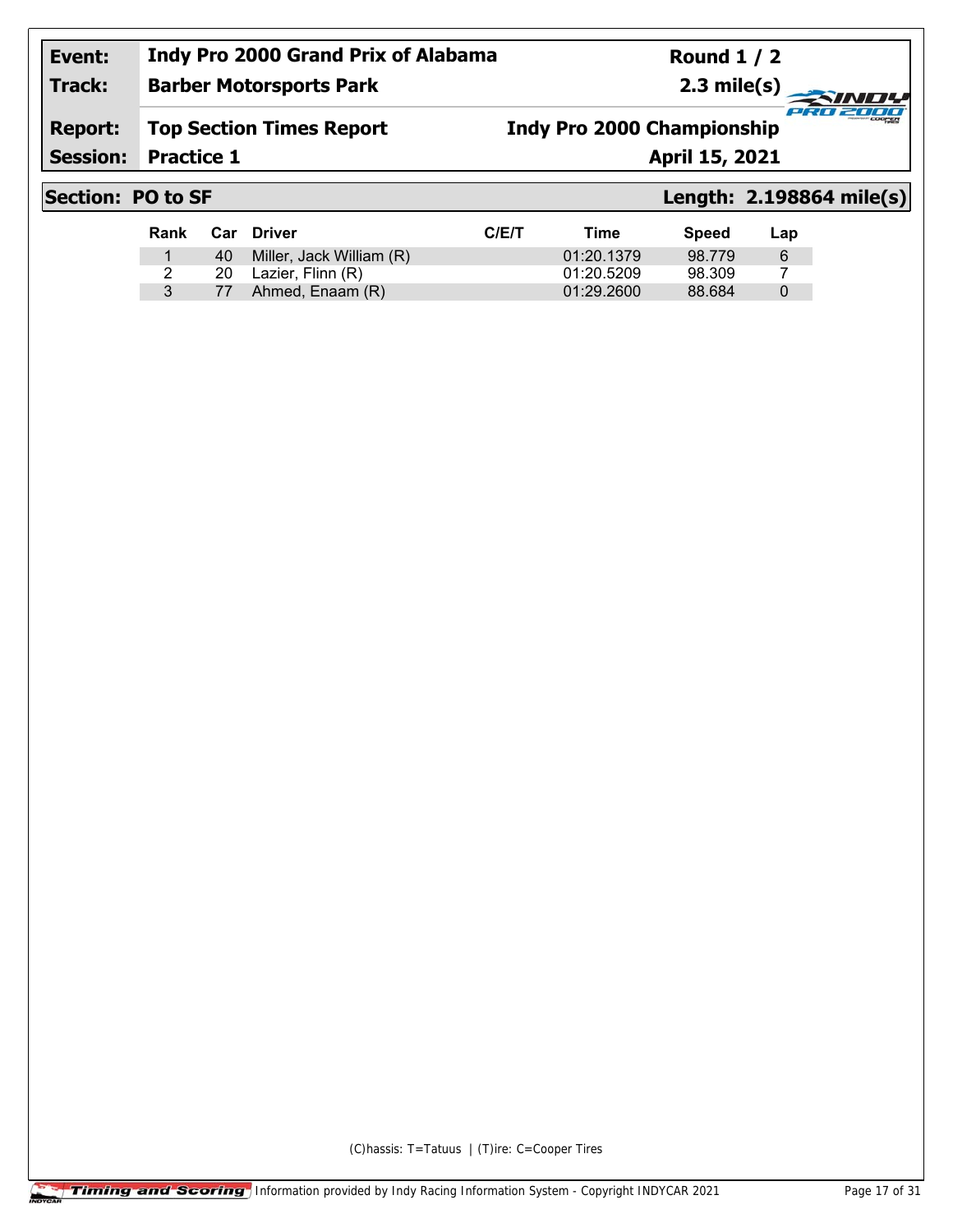#### **Indy Pro 2000 Grand Prix of Alabama Round 1 / 2 Event: Track: 2.3 mile(s) Barber Motorsports Park** PRO 2000 **Report: Top Section Times Report Indy Pro 2000 ChampionshipSession: Practice 1 April 15, 2021**

**Rank Car Driver C/E/T Time Speed Lap** 40 Miller, Jack William (R) 01:17.8398 98.191 10 20 Lazier, Flinn (R) 01:18.2857 97.632 12 77 Ahmed, Enaam (R) 01:21.1368 94.201 4

## **Section: SF to PI Length: 2.123106 mile(s)**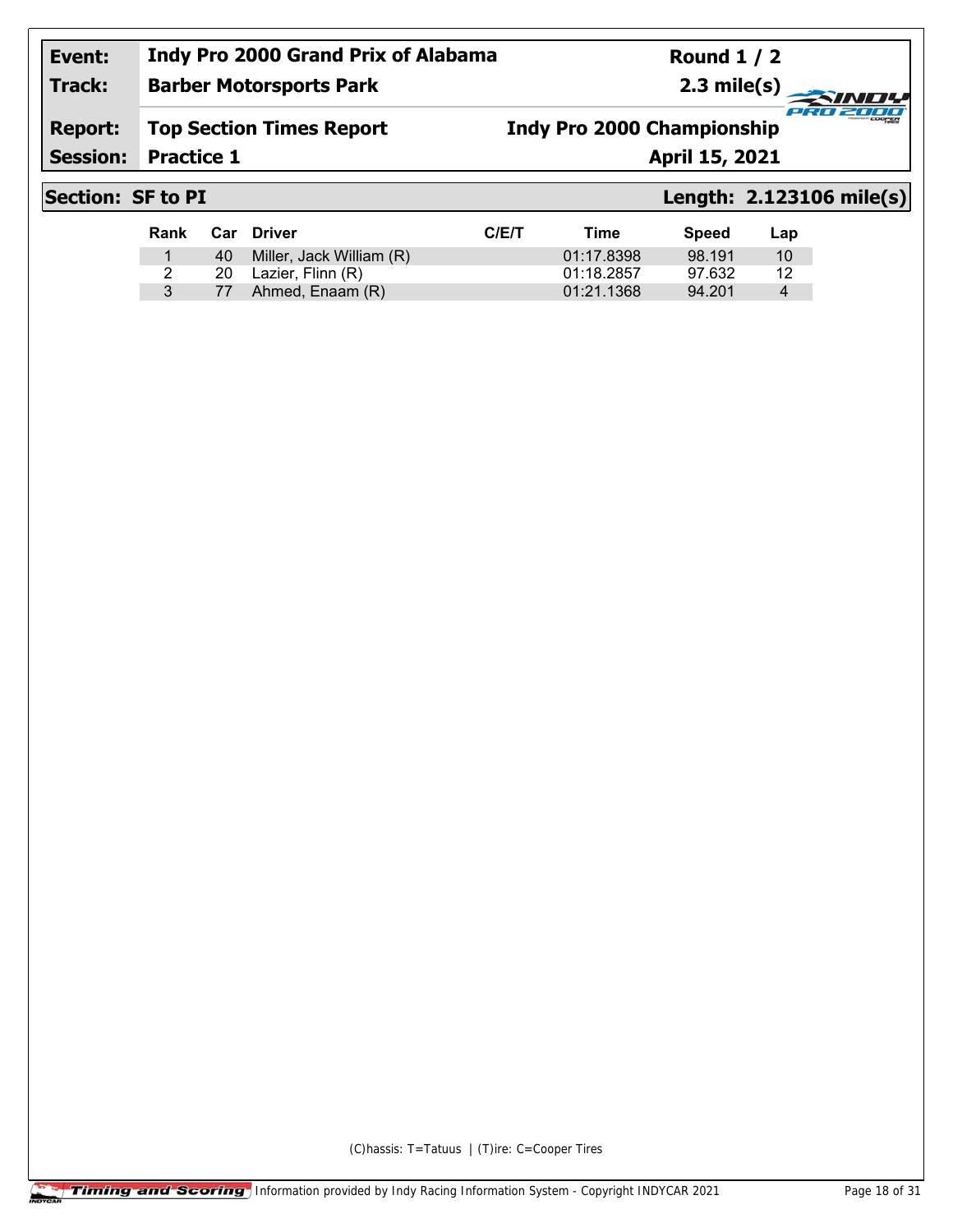## **Event: Indy Pro 2000 Grand Prix of Alabama Barber Motorsports Park**

**Round 1 / 2 2.3 mile(s)**

## **Report: Top Section Times Report**

**Indy Pro 2000 Championship**

**Session:** Practice 1

**Practice 1 April 15, 2021**

**Track:**

# **Section: I7 to PI Length: 0.302841 mile(s)**

cian.

2000

| Rank |           | Car Driver               | C/ET | Time       | <b>Speed</b> | Lap |
|------|-----------|--------------------------|------|------------|--------------|-----|
|      | <b>20</b> | Lazier, Flinn (R)        |      | 00:15.3866 | 70.856       | 11  |
| 2    | 40.       | Miller, Jack William (R) |      | 00:15.6748 | 69.553       | 11  |
|      | 77        | Ahmed, Enaam (R)         |      | 00:19.2006 | 56.781       | 5   |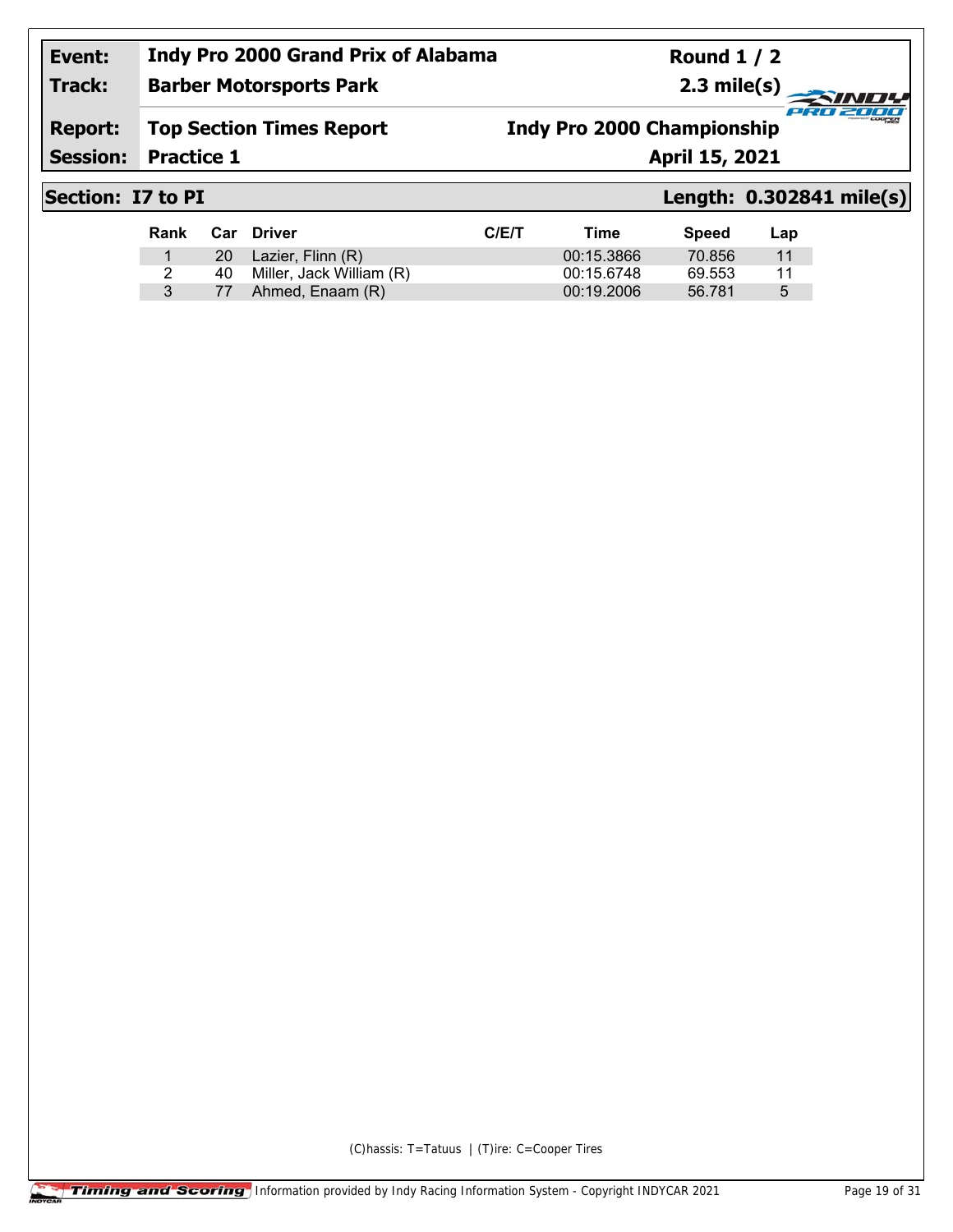#### **Event: Track: Indy Pro 2000 Grand Prix of Alabama Barber Motorsports Park**

**Round 1 / 2 2.3 mile(s)**

### **Report: Top Section Times Report**

**Indy Pro 2000 Championship**

**Session:**

**Practice 1 April 15, 2021** 

## **Section: PO to I2 Length: 0.280871 mile(s)**

cian.

2000

| Rank |    | Car Driver                  | C/ET | Time       | Speed  | Lap |
|------|----|-----------------------------|------|------------|--------|-----|
|      |    | 40 Miller, Jack William (R) |      | 00:13.1340 | 76.986 | -6  |
|      | 20 | Lazier, Flinn (R)           |      | 00:13.6178 | 74.251 |     |
|      | 77 | Ahmed, Enaam (R)            |      | 00:17.4794 | 57.847 | 0   |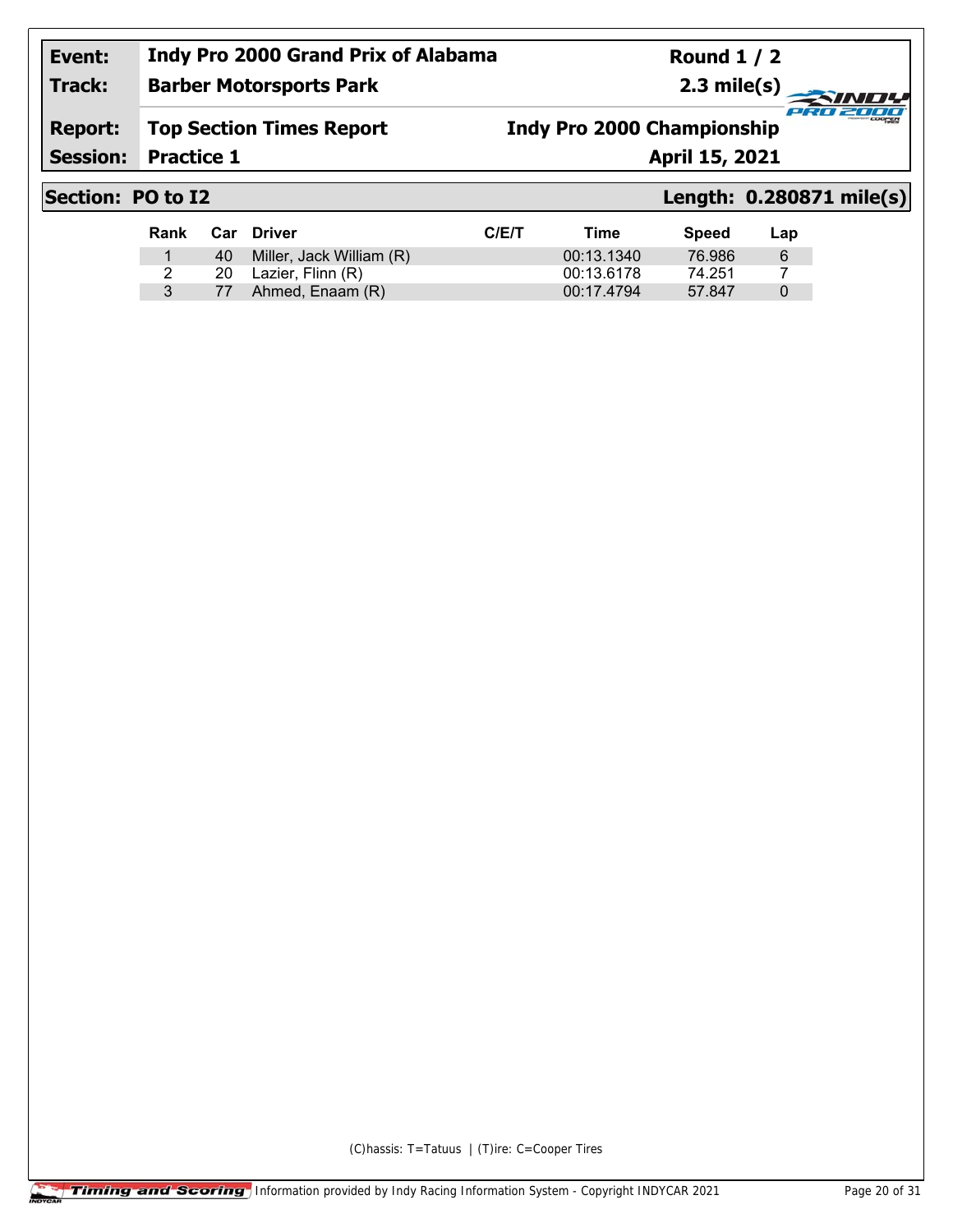## **Event: Indy Pro 2000 Grand Prix of Alabama Barber Motorsports Park**

**Round 1 / 2 2.3 mile(s)**

### **Report: Top Section Times Report**

**Indy Pro 2000 Championship**

**Session:**

**Practice 1 April 15, 2021** 

**Track:**

# **Section: PO to PI Length: 2.038636 mile(s)**

cian.

2000

| Rank |           | Car Driver               | C/ET | Time       | Speed  | Lap |
|------|-----------|--------------------------|------|------------|--------|-----|
|      | <b>20</b> | Lazier, Flinn (R)        |      | 02:39.5834 | 45.989 | 11  |
|      | 40.       | Miller, Jack William (R) |      | 06:34.0178 | 18.626 | 6   |
|      |           | Ahmed, Enaam (R)         |      | 08:05.4476 | 15.118 |     |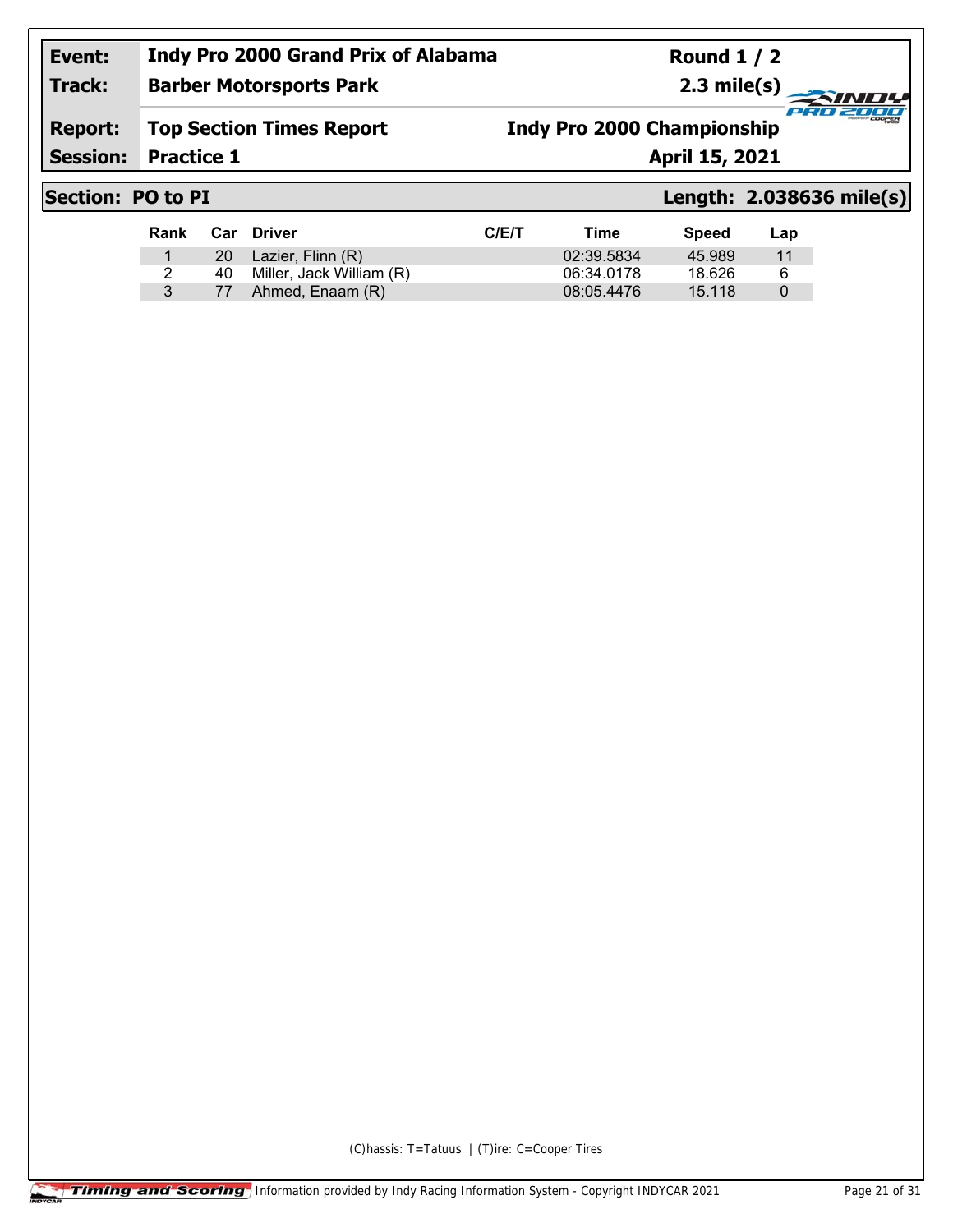#### **Event: Track: Indy Pro 2000 Grand Prix of Alabama Barber Motorsports Park**

**Round 1 / 2 2.3 mile(s)**

## **Report: Top Section Times Report**

**Indy Pro 2000 Championship**

**Session:**

**Practice 1 April 15, 2021** 

# **Section: SF to I4 Length: 1.038826 mile(s)**

coart a

2000

| Rank |           | Car Driver                  | C/ET | Time       | <b>Speed</b> | Lap |
|------|-----------|-----------------------------|------|------------|--------------|-----|
|      |           | 77 Ahmed, Enaam (R)         |      | 00:36.0732 | 103.672      | 3   |
|      |           | 40 Miller, Jack William (R) |      | 00:36.2667 | 103.119      | a   |
|      | <b>20</b> | Lazier, Flinn (R)           |      | 00:36.8123 | 101.590      | 5   |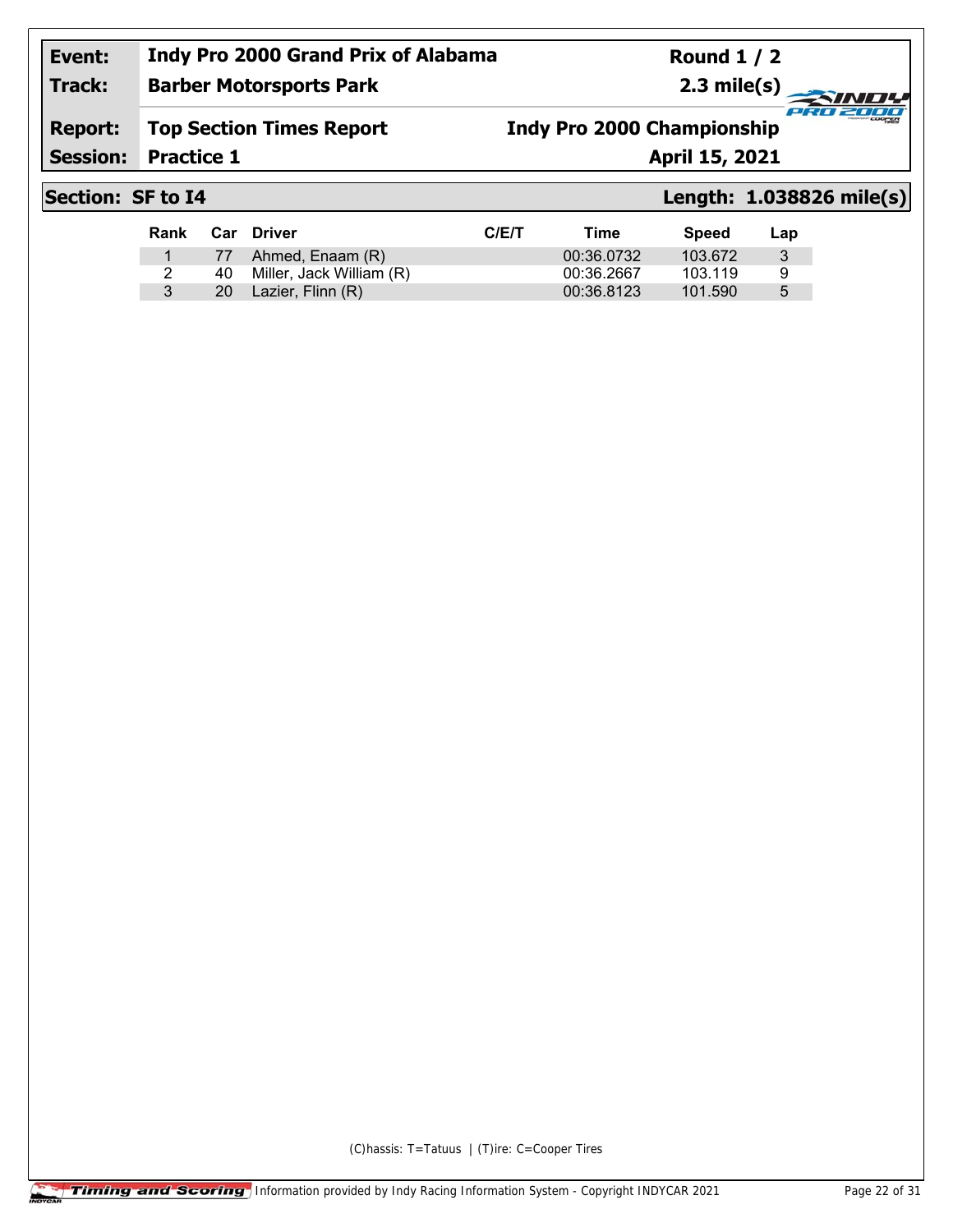#### **Indy Pro 2000 Grand Prix of Alabama Round 1 / 2 Event: Track: 2.3 mile(s) Barber Motorsports Park** PRO 2000 **Report: Top Section Times Report Indy Pro 2000 ChampionshipSession: Practice 1 April 15, 2021**

Rank Car Driver **CIEL CIEL CONTROL** Time Speed Lap 1 77 Ahmed, Enaam (R) 00:19.5431 107.315 1 2 20 Lazier, Flinn (R) 00:19.6328 106.825 12 3 40 Miller, Jack William (R) 00:19.6434 106.767 10

**Section: I4 to I6 Length: 0.582576 mile(s)**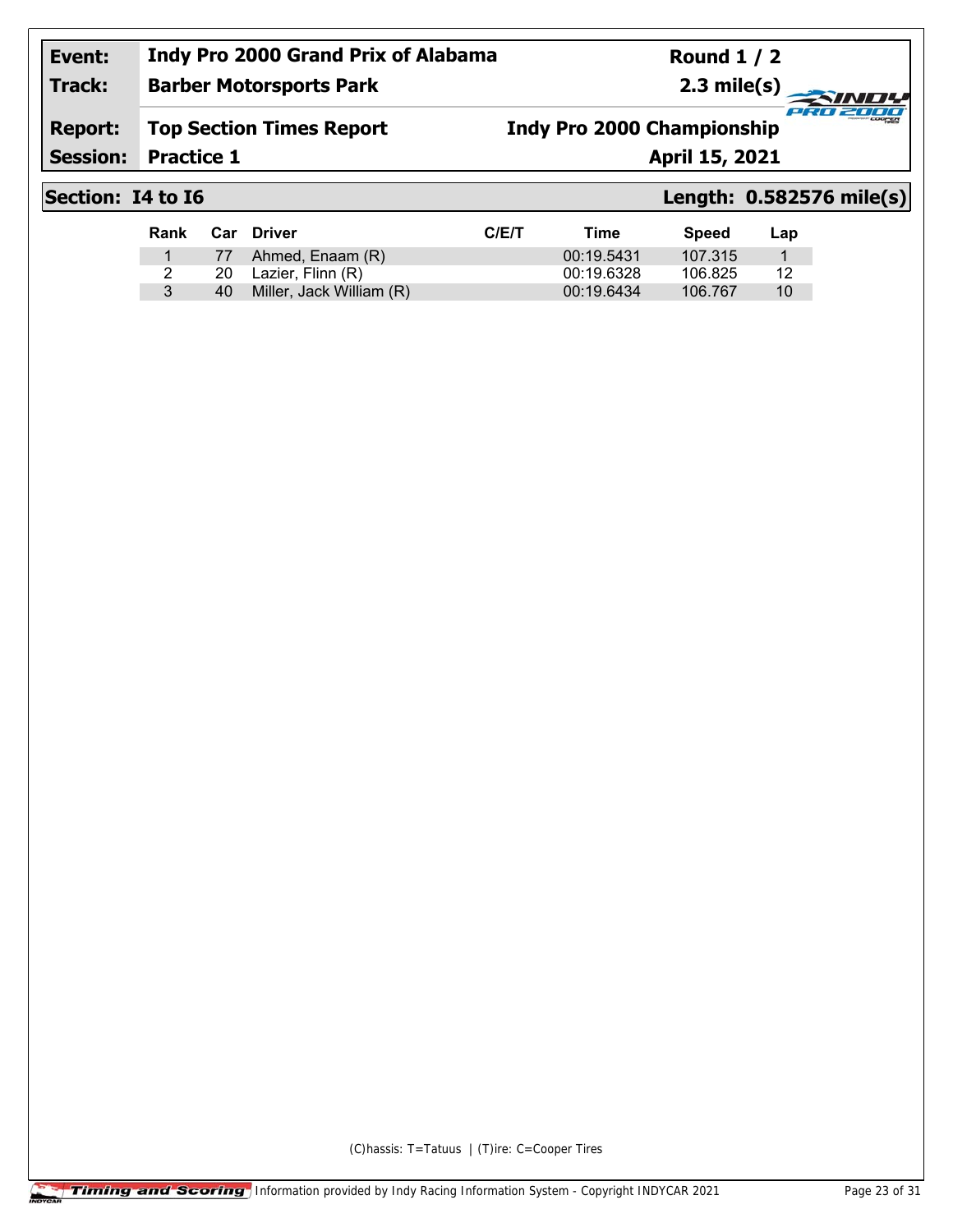**Round 1 / 2 2.3 mile(s)**

#### **Track: Barber Motorsports Park**

**Report: Top Section Times Report** **Indy Pro 2000 Championship**

**Session:**

**Practice 1 April 15, 2021** 

# **Section: I6 to SF Length: 0.661932 mile(s)**

cian.

27777

| Rank | Car Driver                  | C/ET | Time       | <b>Speed</b> | Lap |
|------|-----------------------------|------|------------|--------------|-----|
|      | 40 Miller, Jack William (R) |      | 00:22.3725 | 106.513      | 9   |
|      | 77 Ahmed, Enaam (R)         |      | 00:22.5145 | 105.841      |     |
|      | 20 Lazier, Flinn (R)        |      | 00:22.6883 | 105.030      | 3   |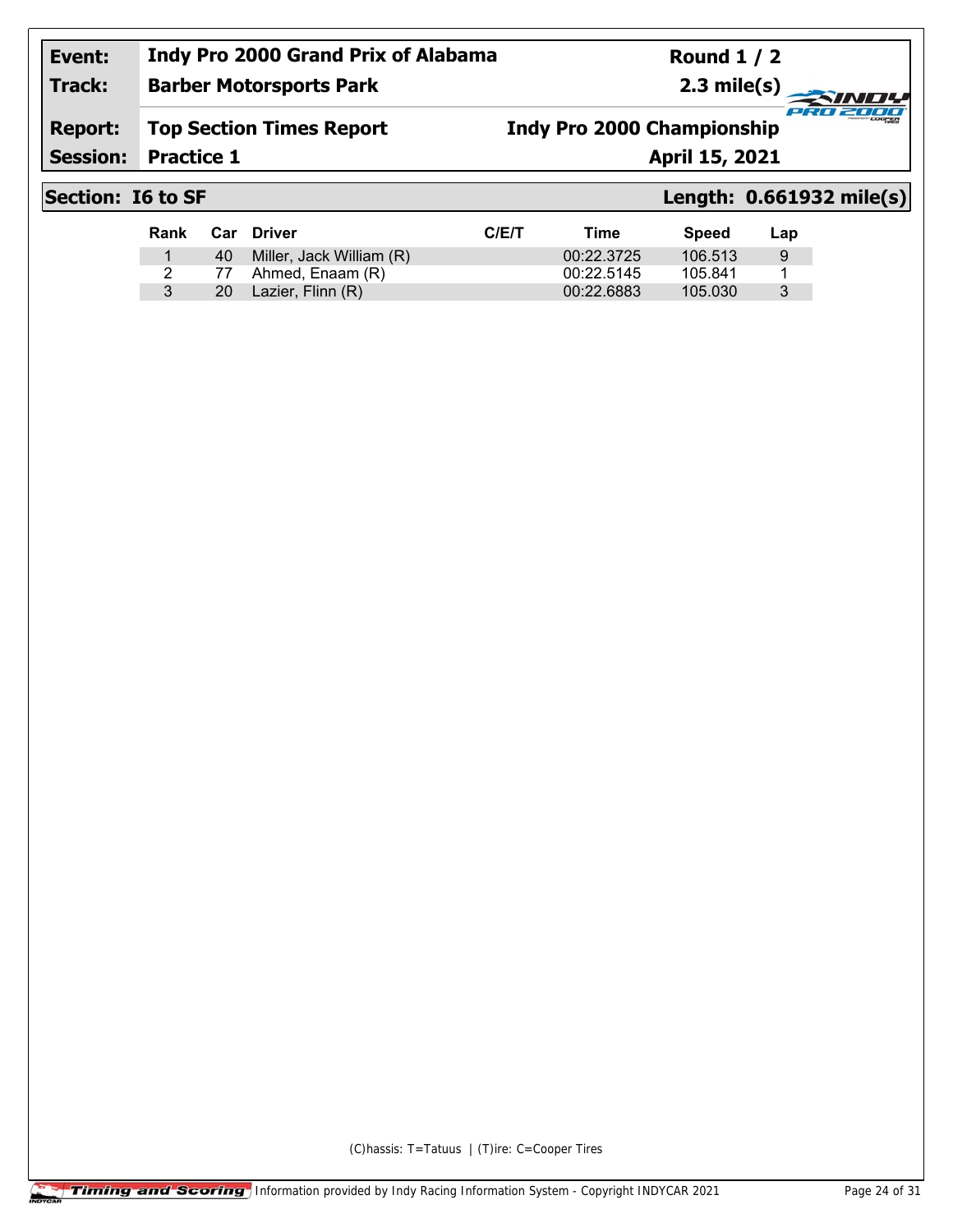**Round 1 / 2 2.3 mile(s)**

## **Track: Barber Motorsports Park**

**Report: Top Section Times Report** **Indy Pro 2000 Championship**

**Session:**

**Practice 1 April 15, 2021** 

# **Section: I2 to I3A Length: 0.266667 mile(s)**

cian.

2000

| Rank |     | Car Driver               | C/ET | Time       | <b>Speed</b> | Lap |
|------|-----|--------------------------|------|------------|--------------|-----|
|      |     | 77 Ahmed, Enaam (R)      |      | 00:08.1713 | 117.484      | 4   |
|      | 40. | Miller, Jack William (R) |      | 00:08.2180 | 116.817      | 10  |
|      |     | 20 Lazier, Flinn (R)     |      | 00:08.2711 | 116.067      | 3   |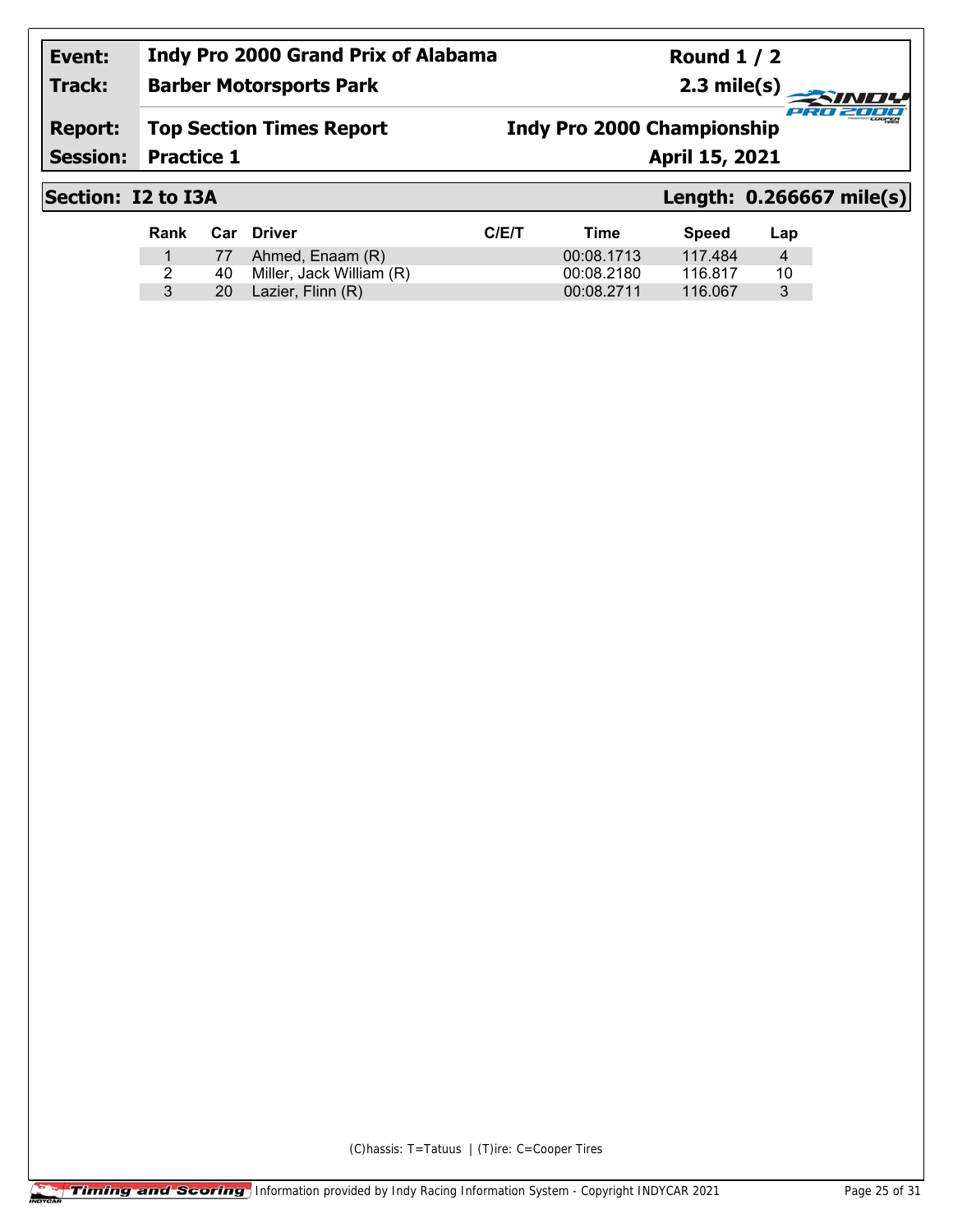**Round 1 / 2 2.3 mile(s)**

## **Track: Barber Motorsports Park**

**Report: Top Section Times Report** **Indy Pro 2000 Championship**

**Practice 1 April 15, 2021** 

**Session:**

## **Section: I3A to I3 Length: 0.111174 mile(s)**

cian.

2000

| Rank |    | Car Driver               | C/ET | Time       | Speed  | Lap |
|------|----|--------------------------|------|------------|--------|-----|
|      | 40 | Miller, Jack William (R) |      | 00:05.7964 | 69.048 | 8   |
|      |    | 77 Ahmed, Enaam (R)      |      | 00:05.8022 | 68.979 | 3   |
|      |    | 20 Lazier, Flinn (R)     |      | 00:05.8388 | 68.546 | 8   |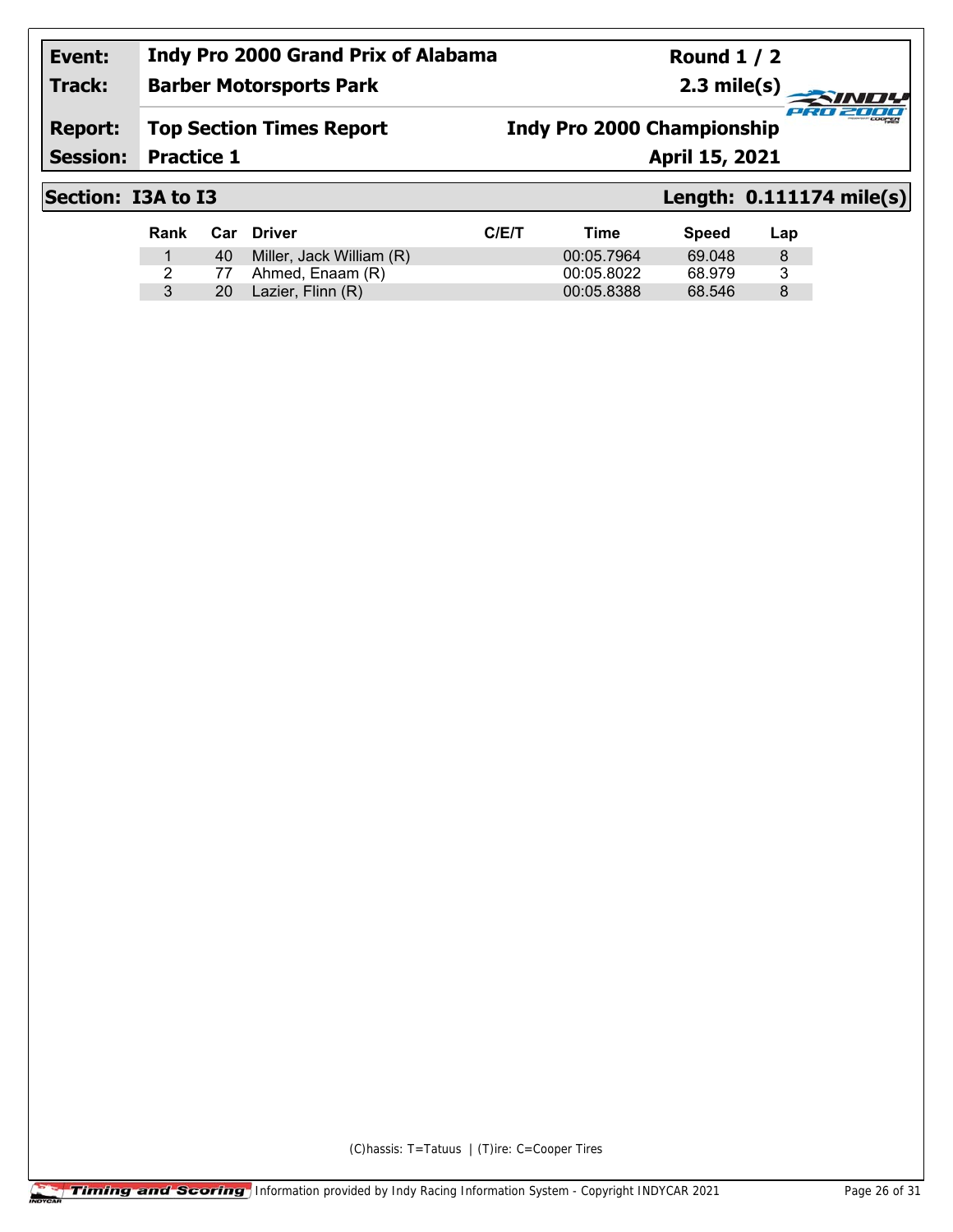#### **Event: Track: Indy Pro 2000 Grand Prix of Alabama Barber Motorsports Park**

**Round 1 / 2 2.3 mile(s)**

**Report: Top Section Times Report**

**Indy Pro 2000 Championship**

**Session:**

**Practice 1 April 15, 2021** 

# **Section: I4 to I5A Length: 0.180492 mile(s)**

cian.

2000

| Rank |    | <b>Car Driver</b>        | C/ET | Time       | Speed  | Lap |
|------|----|--------------------------|------|------------|--------|-----|
|      |    | 77 Ahmed, Enaam (R)      |      | 00:07.7651 | 83.679 |     |
|      |    | 20 Lazier, Flinn (R)     |      | 00:07.8689 | 82.575 | 12  |
|      | 40 | Miller, Jack William (R) |      | 00:07.8941 | 82.311 | 10  |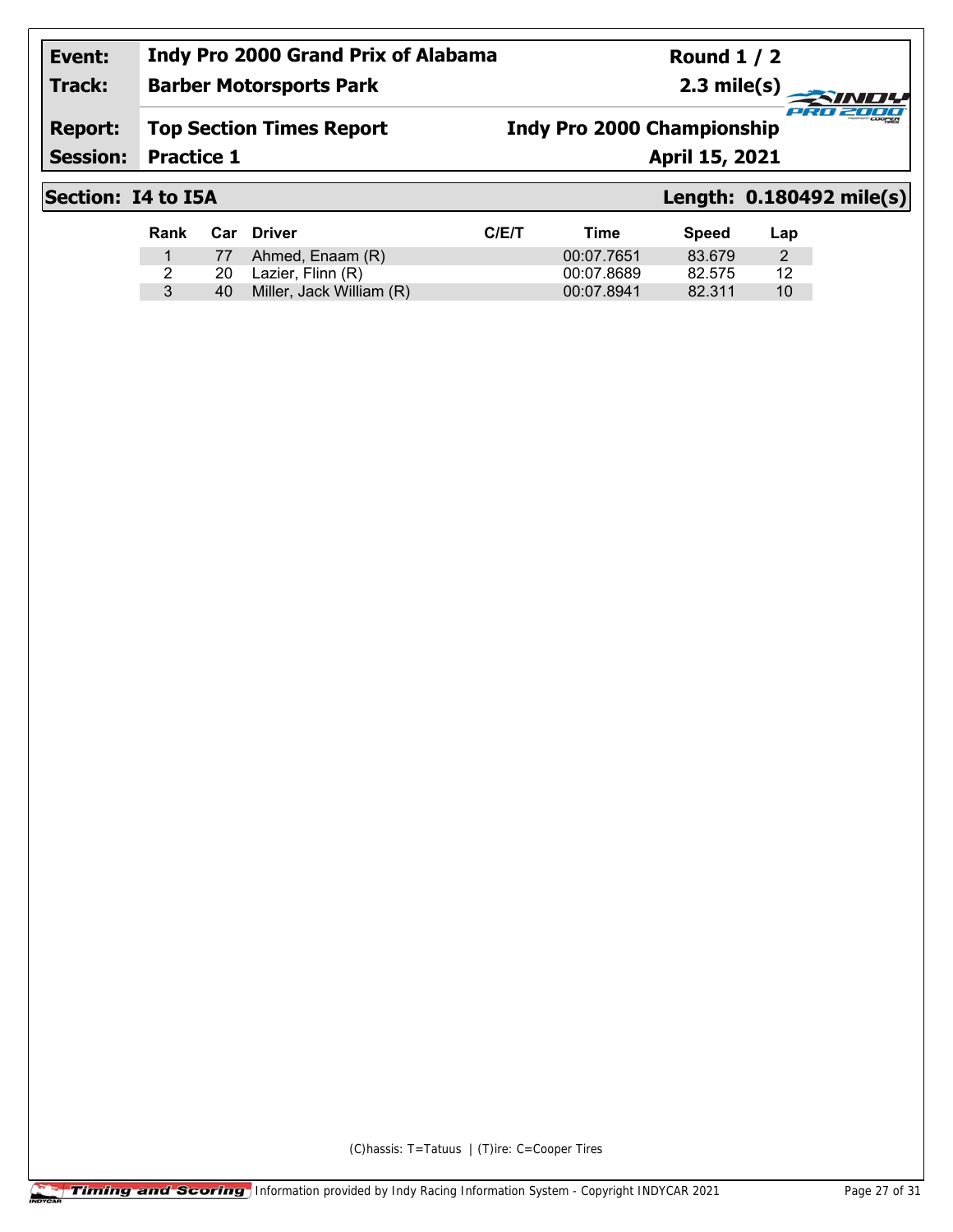**Barber Motorsports Park**

**Round 1 / 2 2.3 mile(s)**

#### **Report: Top Section Times Report**

## **Indy Pro 2000 Championship**

**Session:**

**Practice 1 April 15, 2021** 

**Track:**

## **Section: I5A to I5 Length: 0.151515 mile(s)**

cian.

2000

| Rank | Car Driver                  | C/ET | Time       | <b>Speed</b> | Lap |
|------|-----------------------------|------|------------|--------------|-----|
|      | 40 Miller, Jack William (R) |      | 00:04.8545 | 112.361      | 10  |
|      | 77 Ahmed, Enaam (R)         |      | 00:04.8627 | 112 171      |     |
|      | 20 Lazier, Flinn (R)        |      | 00:04.8742 | 111.906      | 12  |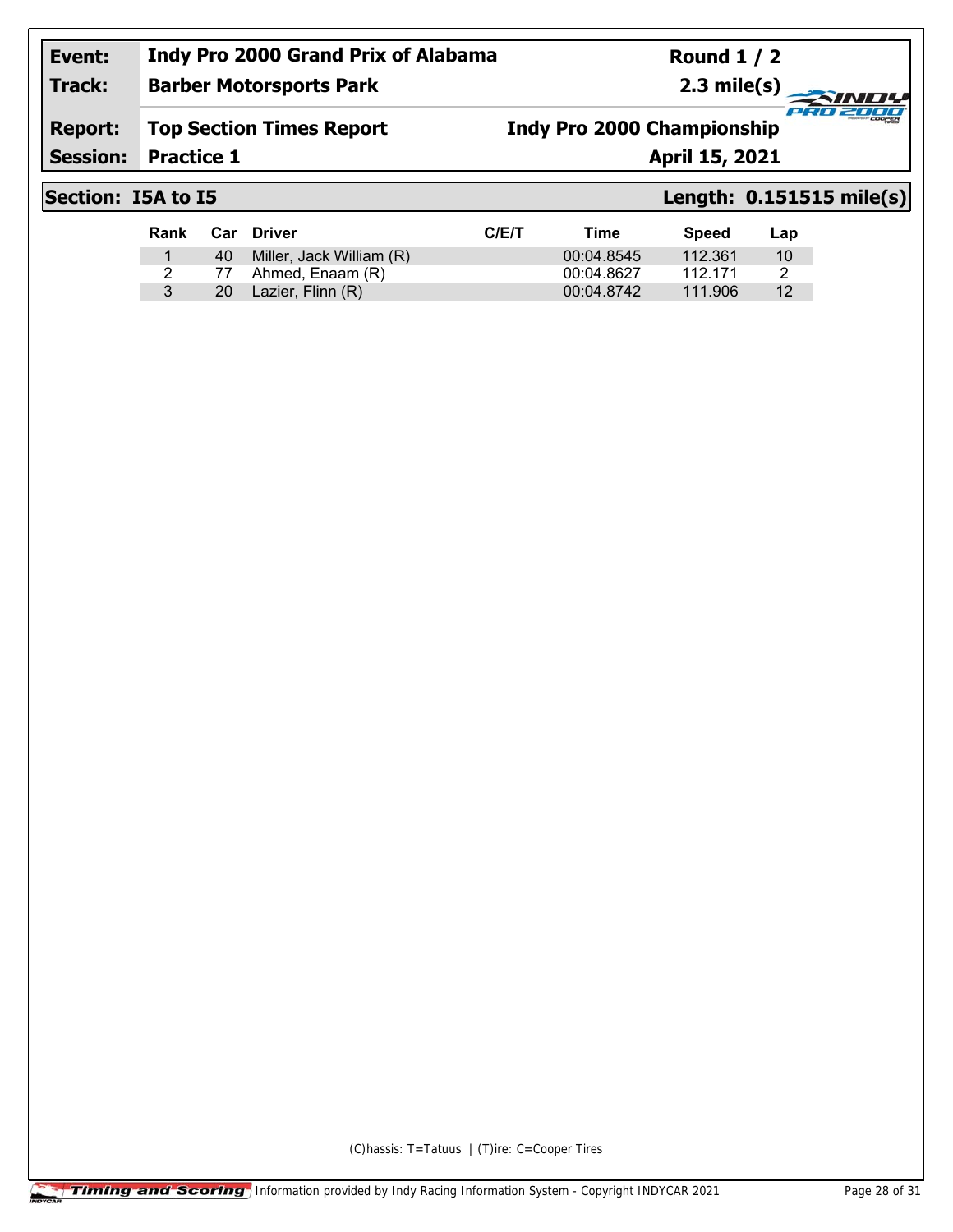**Barber Motorsports Park**

**Round 1 / 2 2.3 mile(s)**

## **Report: Top Section Times Report**

**Indy Pro 2000 Championship**

**Session:**

**Practice 1 April 15, 2021** 

**Track:**

# **Section: I7T to I7 Length: 0.018939 mile(s)**

cian.

2000

| Rank |    | Car Driver                  | C/ET | Time       | Speed   | Lap |
|------|----|-----------------------------|------|------------|---------|-----|
|      |    | 40 Miller, Jack William (R) |      | 00:00.5963 | 114.341 | 9   |
|      | 77 | Ahmed, Enaam (R)            |      | 00:00.5987 | 113.883 |     |
|      | 20 | Lazier, Flinn (R)           |      | 00:00.6112 | 111.554 |     |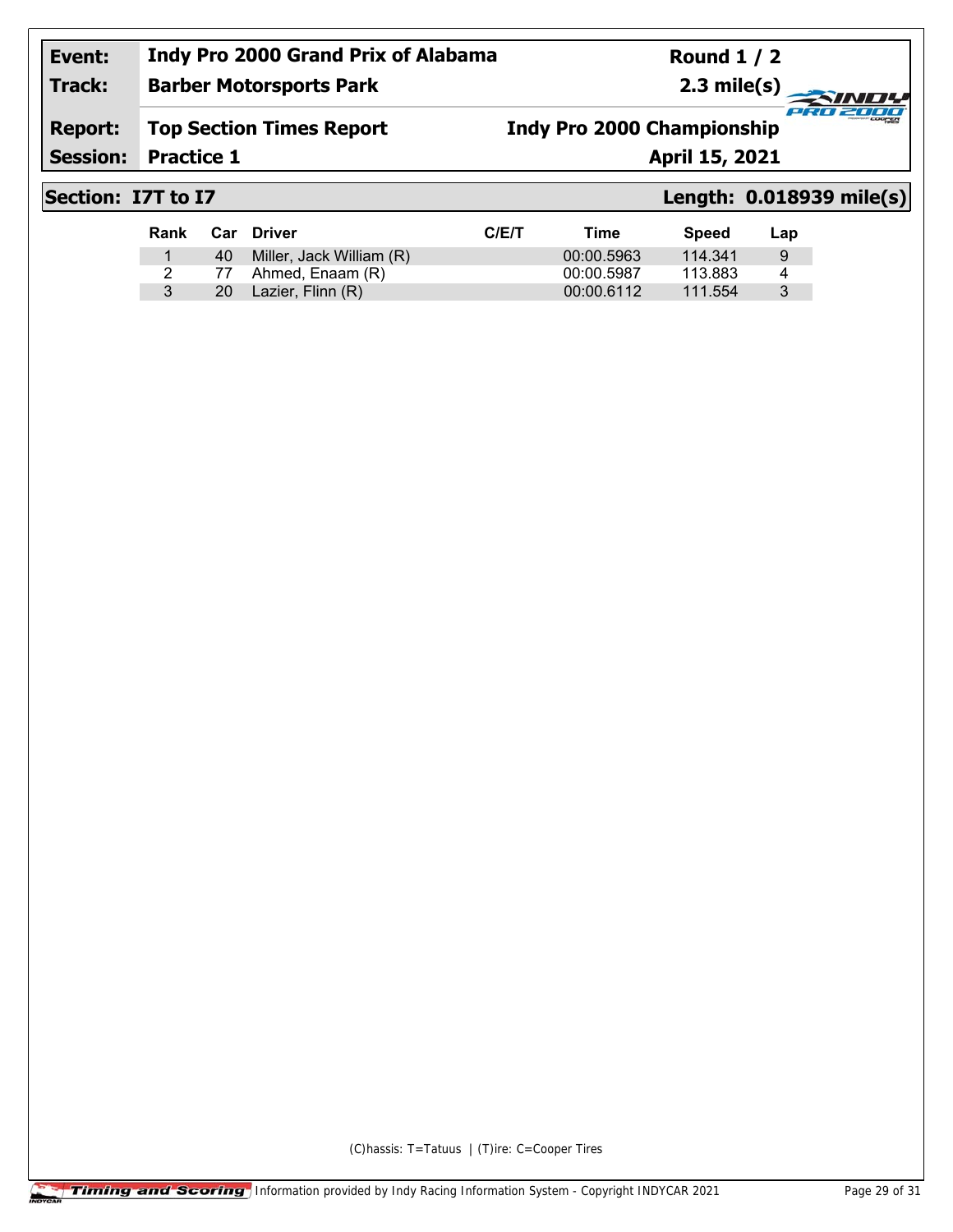**Round 1 / 2 2.3 mile(s)**

## **Track: Barber Motorsports Park**

**Report: Top Section Times Report** **Indy Pro 2000 Championship**

**Session:**

**Practice 1 April 15, 2021** 

# **Section: PO to POC Length: 0.098674 mile(s)**

cian.

2000

| Rank |     | Car Driver               | C/ET | Time       | Speed  | Lap |
|------|-----|--------------------------|------|------------|--------|-----|
|      | 40. | Miller, Jack William (R) |      | 00:05.0043 | 70.984 | -6  |
|      | 20  | Lazier, Flinn (R)        |      | 00:05.5133 | 64.431 |     |
|      | 77  | Ahmed, Enaam (R)         |      | 00:07.4737 | 47.530 | 0   |